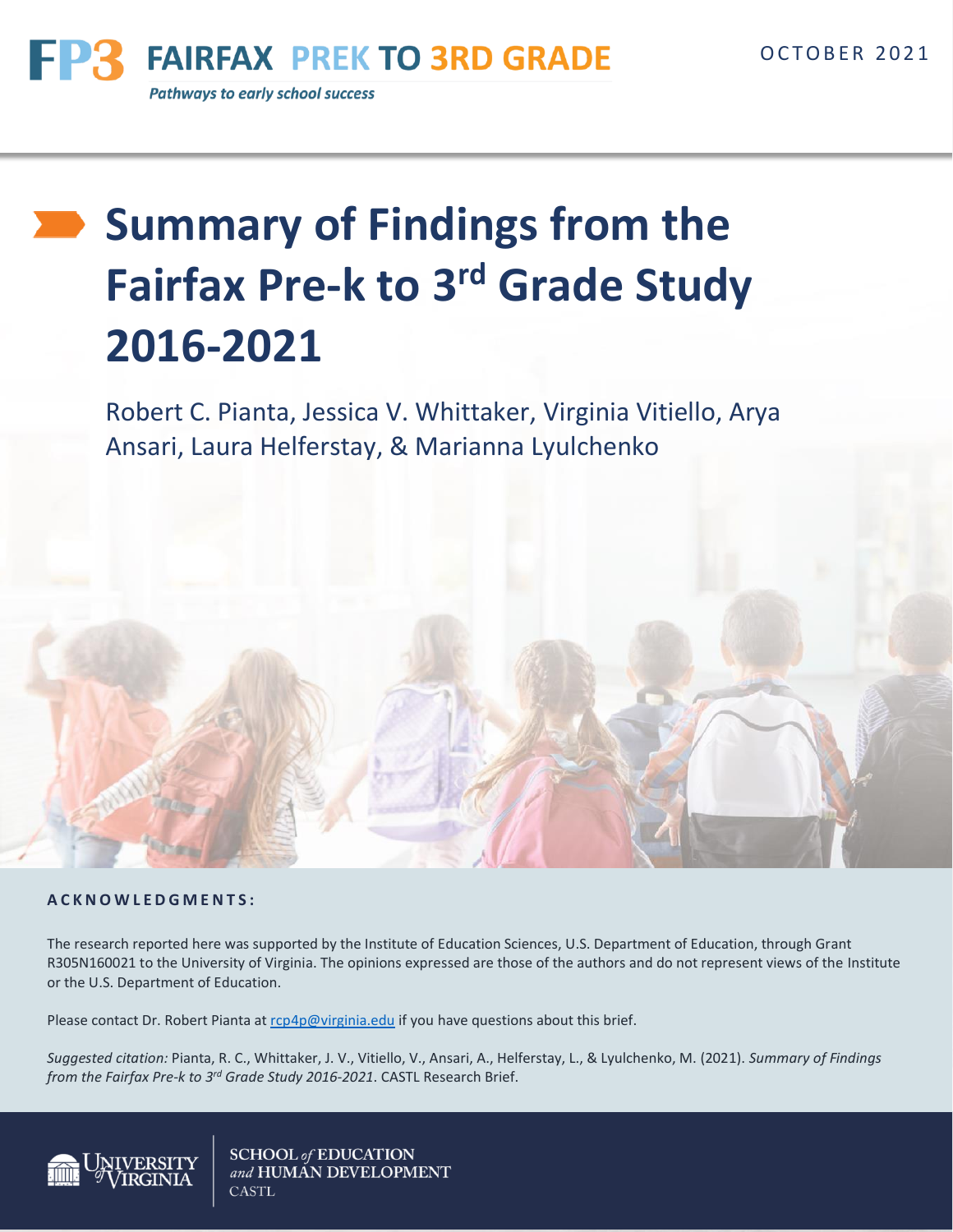# **EX E C U T I V E SU M M A R Y**

The Fairfax PreK*-*3 project (FP3) is a longitudinal study of Fairfax County students eligible for public prekindergarten (pre-k), half of whom enrolled in public pre-k in fall of 2016. This is largely a sample of students from low-income households. The study assessed student outcomes, surveyed teachers, and observed in classrooms from pre-k to third grade. During the COVID years (2020-2021), information was gathered from subsamples of students and teachers on outcomes.

# **Pre-COVID Findings**

Enrollment in an early education program at age 3, 4 (Fairfax County pre-k), or 5 (FCPS K) contributed to academic gains in that year and in the following year relative to students not enrolled. The benefits of pre-k in kindergarten were equal to half the achievement gap between children from low income and middle income families or racially minoritized and majority students. The benefits were most apparent in reading and math, executive function and self-regulation. The benefits were similar across racial or ethnic groups. Pre-k had an even greater benefit for children from families with the lowest incomes and for English Language Learners (ELLs). The relative differences between children enrolled in pre-k and those without pre-k diminished year-to year, so although by first grade there remained relative benefits associated with pre-k, they were much smaller than in kindergarten. A combination of elements were present in effective classrooms: supportive and stimulating teacher-student interactions and relationships and academically-focused activities taught in a responsive manner. When more of these elements were present, children learned more. These benefits can be improved by implementing effective instructional programs (curricula) in reading, mathematics, and social emotional learning. Large-group instruction is a prevalent format, which may contribute to repetition of basic content and reduce individualized instruction, which could impede the progress of students with higher skill levels (such as pre-k enrollees).

# **The COVID Period**

COVID-related impacts on teachers and students were examined for 417 students who were assessed each year in pre-k, K, 1, and 3. Surveys included 139 third grade teachers. This sample and associated analyses combined students with and without pre-k experience. Overall, relative to national norms, after demonstrating above-average levels of performance from kindergarten to grade 1, these FCPS students demonstrated below-average performance in academic skills in grade 3, particularly in literacy, math computation, and math reasoning, and less so for executive function and vocabulary skills. Decreases relative to national norms, across the COVID period, appeared most pronounced for skills that are typically the focus of classroom instruction.

Students with prior experience in a pre-k program demonstrated a similar drop in skills relative to national norms when compared with those who did not enroll in pre-k. ELLs were buffered from this drop relative to monolingual English speakers, at least for vocabulary and math skills. The pattern of below average performance during COVID was similar for children from various income or racial/ethnic groups.

Teachers reported increases in work- and home-related stresses during COVID (particularly related to finding child care for their own children) and concerns over the increased needs of their students, while students reported experiencing their teachers as supportive.

Following the more detailed reporting of these results, we provide suggestions for ways that these findings can inform policy and practice, especially as we move from the period of COVID impact to COVID recovery.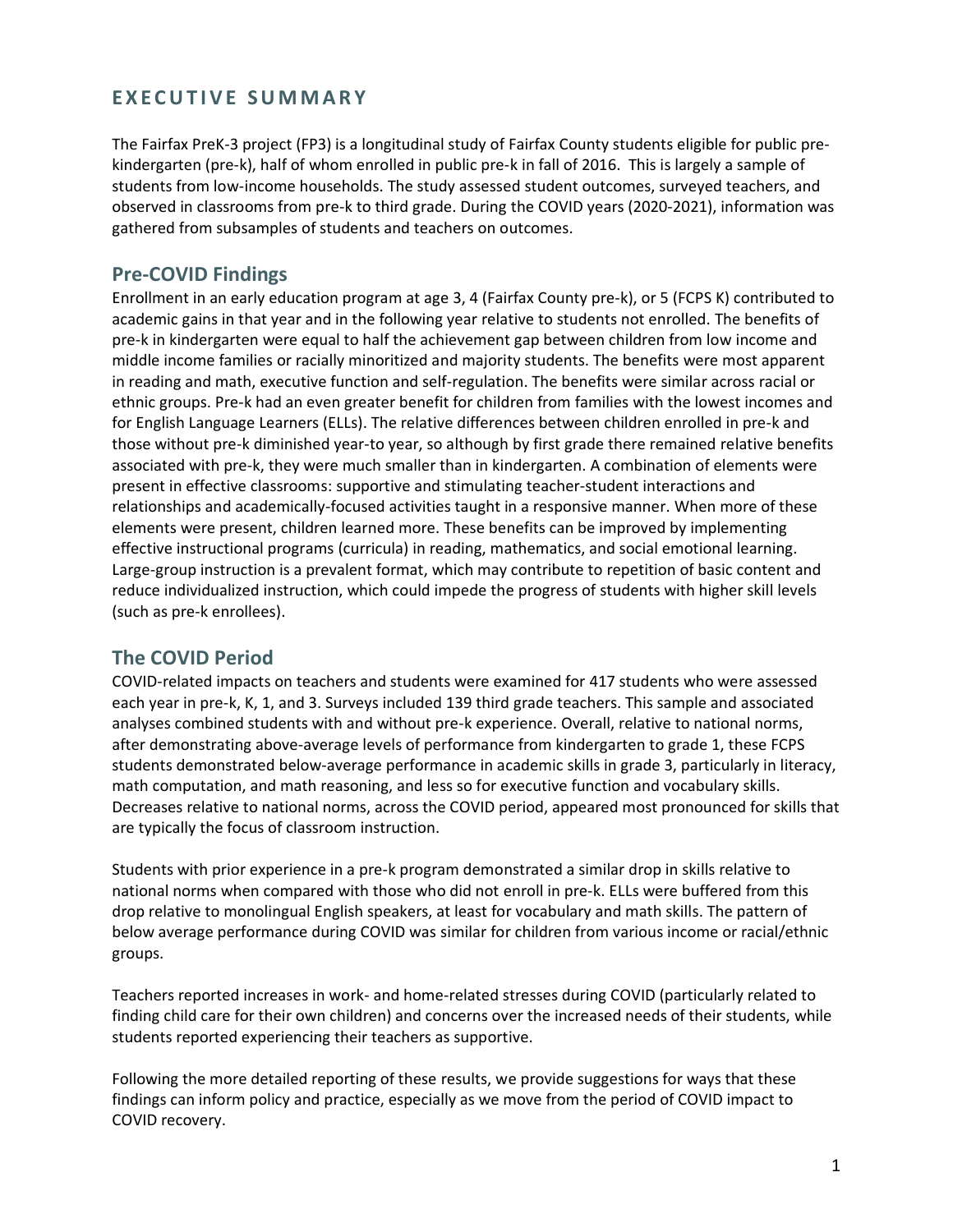# **S T U D Y O V E R V I E W**

The Fairfax PreK*-*3 (FP3) project is part of the Early Learning Network, comprised of five research projects funded by the Institute for Education Sciences to investigate the school and classroom factors that contribute to students' success across the early years of schooling. These projects have a particular focus on the effects of experiences in publicly-funded pre-kindergarten (pre-k) programs. The aim of the network is to advance policies and practices that can help close learning gaps and ensure sustained early learning success. FP3 is a longitudinal study of a large and diverse cohort of students, half of which were enrolled in publicly-funded pre-k in Fairfax County. The study collected data on students' academic and social outcomes every year from pre-k to grade 3, gathered surveys of teachers' reports of students and their own attitudes and classroom practices, and conducted observations in students' classrooms from pre-k to second grade (interrupted by COVID). During the COVID disruption in the spring of 2020, the study was able to collect information from teacher surveys regarding the impact of COVID on teachers and students. During the 2020-2021 academic year information was gathered on student academic, social, and motivational outcomes for almost 600 students, as well as on the impacts of COVID on schools' approaches to instruction and student support, and on teachers' practices and well-being.

As noted, the cohort includes a pre-k-enrolled subsample and a matched subsample of non-attenders recruited in Kindergarten. Students and teachers in the pre-k subsample were recruited from all school and community pre-k programs in Fairfax County, VA. Students were eligible if they attended the program, turned 4 by the study's start, and were not receiving special education (except for speech). Overall, 1,498 out of the 1,878 (80%) parents with pre-k-eligible students consented to participate. As the pre-k cohort started kindergarten, a separate non-attender sample was recruited within the same elementary schools; both samples combined to form the longitudinal cohort for all subsequent data collection. In Kindergarten, the total sample size exceeded 2,600 students. In second-grade, this lowincome (average income-to-needs of .86) cohort included over 2,100 racially diverse (10% white, 16% black, 61% Latino, 11% Asian) students. Most students had a home language other than English (60% Spanish, 24% other languages). The demographic characteristics of the FP3 sample are somewhat different from those of the school division as a whole, as it does not include students from middle and upper income households. Overall, the project has followed this large and diverse cohort through third grade, retaining the diversity of the sample and a large proportion of the students throughout (see Table 1 on the next page). Participation in the study has been excellent among students, teachers, and administrators, a feature that distinguishes the study from many longitudinal, school-based investigations.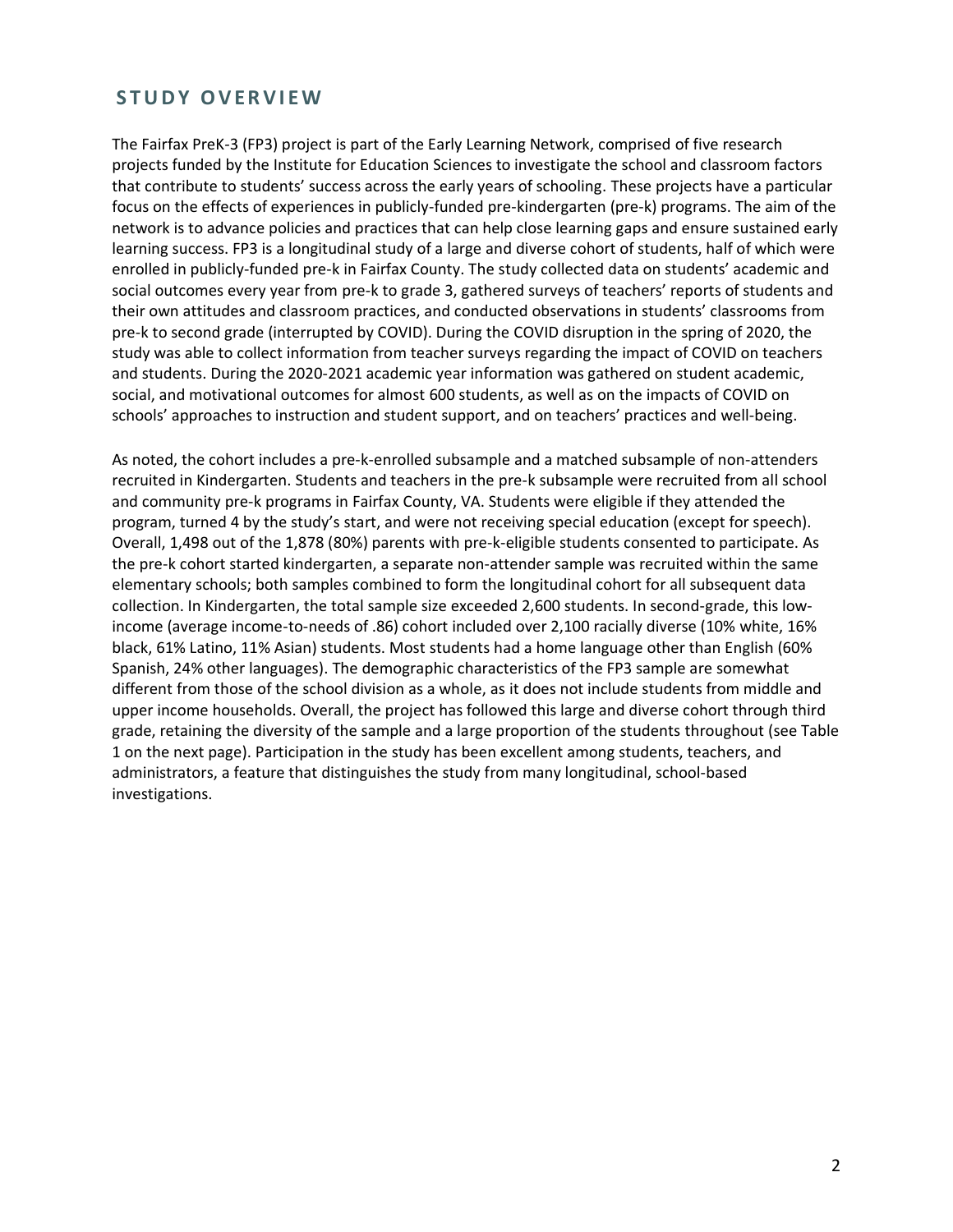|                           | PreK  | Kindergarten      |                        | $1st$ grade       |                        | $2nd$ grade       |                        | 3rd grade subsample |                        |
|---------------------------|-------|-------------------|------------------------|-------------------|------------------------|-------------------|------------------------|---------------------|------------------------|
|                           |       | PreK<br>attenders | PreK non-<br>attenders | PreK<br>attenders | PreK non-<br>attenders | PreK<br>attenders | PreK non-<br>attenders | PreK<br>attenders   | PreK non-<br>attenders |
| N                         | 1498  | 1334              | 1247                   | 1222              | 1136                   | 1123              | 1031                   | 298                 | 279                    |
| Race/<br><b>Ethnicity</b> |       |                   |                        |                   |                        |                   |                        |                     |                        |
| White                     | 10.7% | 10.2%             | 12.2%                  | 10.1%             | 12.1%                  | 9.4%              | 10.7%                  | 7.8%                | 9.8%                   |
| Black/AA                  | 16.4% | 15.9%             | 8.0%                   | 15.7%             | 7.3%                   | 16.1%             | 7.1%                   | 15.3%               | 8.7%                   |
| Hispanic                  | 60.8% | 61.9%             | 63.6%                  | 62.1%             | 64.0%                  | 61.2%             | 65.6%                  | 64.7%               | 64.1%                  |
| <b>Native</b><br>American | 0%    | 0.1%              | 0.5%                   | 0.1%              | 0.5%                   | 0.2%              | 0.4%                   | 11.2%               | 0.7%                   |
| Asian                     | 10.1% | 9.8%              | 13.5%                  | 10.0%             | 13.8%                  | 10.0%             | 13.9%                  | 0.7%                | 14.1%                  |
| Multiracial               | 2.0%  | 2.1%              | 2.3%                   | 2.0%              | 2.2%                   | 2.2%              | 2.3%                   | 0.3%                | 2.5%                   |
| Income-to-<br>needs ratio | 0.86  | 1.07              | 1.13                   | 1.04              | 1.12                   | 0.87              | 1.11                   | 0.87                | 1.08                   |
| Home<br>Language          |       |                   |                        |                   |                        |                   |                        |                     |                        |
| English                   | 20.7% | 19.9%             | 14.6%                  | 18.9%             | 13.5%                  | 19.2%             | 12.4%                  | 16.3%               | 13.3%                  |
| Spanish                   | 55.0% | 56.4%             | 60.7%                  | 57.4%             | 61.3%                  | 57.6%             | 62.9%                  | 60.7%               | 61.2%                  |
| Other                     | 24.3% | 23.7%             | 24.7%                  | 23.7%             | 25.2%                  | 23.2%             | 24.7%                  | 23.1%               | 25.5%                  |

# **Table 1** *Study Sample Descriptions*

**Students** 

Teachers complete surveys on school leadership and culture, instructional practices, dosage of instruction in math and literacy, students' social and behavioral adjustment, and exposure to special interventions (e.g., tutoring). Students report on the quality of student-teacher interactions and peers' support in math and literacy classrooms, self-regulated learning strategies, motivation, competence beliefs, mental health (mood, anxiety), and peer relationships. Achievement and executive function (EF) are assessed directly. Experienced data collectors trained to work with this sample conduct student assessments and surveys. School division data are provided annually, including student-level free/reduced-price lunch, absences, receipt of special services, and academic test results; school-level data include racial/ethnic composition, family income, and performance on achievement tests.

*Overall, 1,498 out of the 1,878 (80%) parents with pre-k-eligible students consented to participate.*

*Participation in the study has been excellent among students, teachers, and administrators, a feature that distinguishes the study from many longitudinal, school-based investigations.*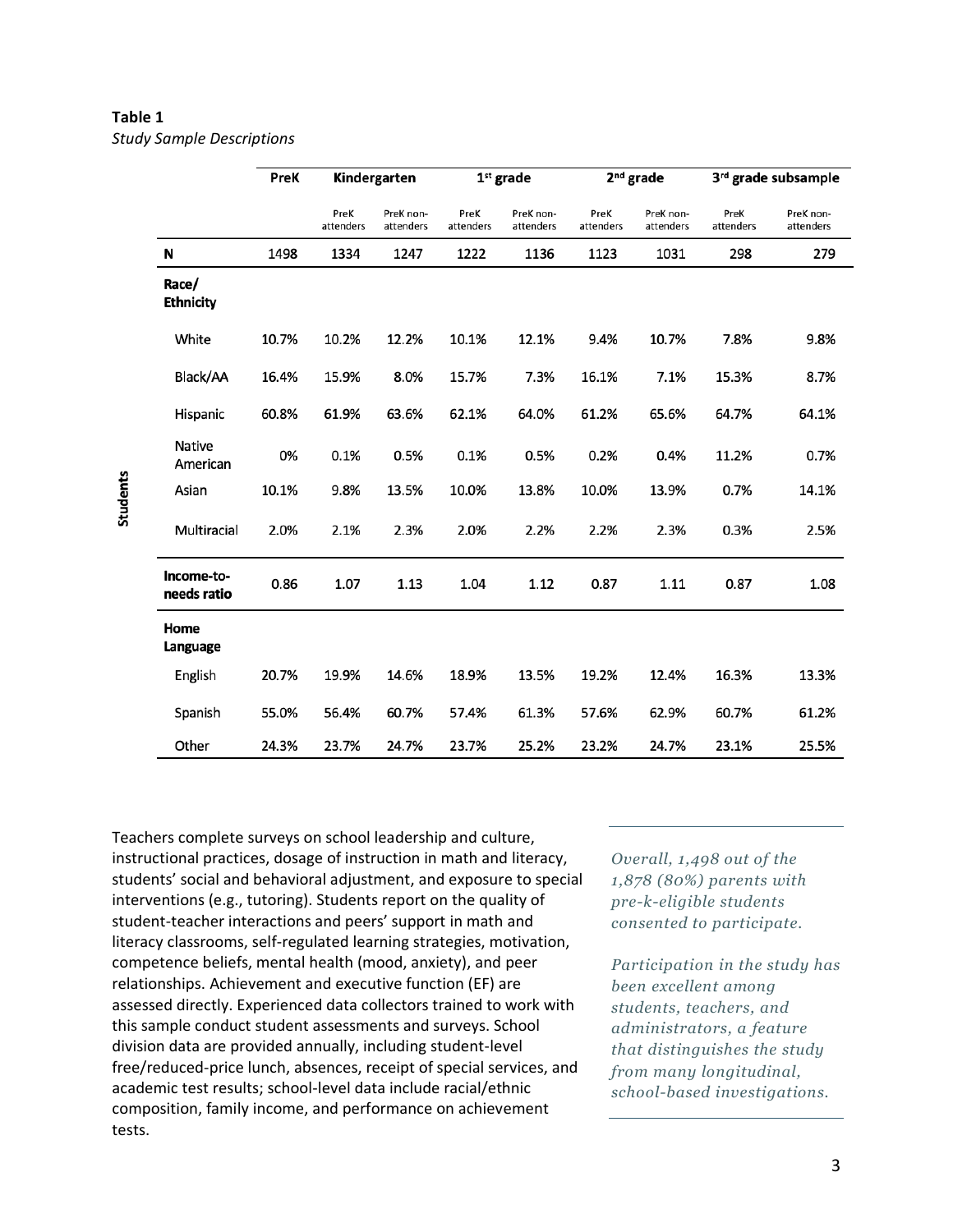The project team has completed over 20 published articles (see Appendix) as well as a series of policy briefs and presentations to professional groups. The project has also provided data and reports back to

**The study has examined the following broad set of questions, which will form the basis of the results summaries to follow:**

- **1. What is the association between enrollment in public early education programs (at age 3, pre-k, or K) and students' outcomes in subsequent years?**
- **2. To what extent do different components of students' classroom experiences and teachers' instruction contribute to students' learning and social gains?**
- **3. How do students' experiences in classrooms change from grade to grade, and do those changes have consequences for their learning and social outcomes?**
- **4. How did students' educational experiences change as a consequence of COVID, and what is the impact of COVID on teachers and students?**

schools summarizing the findings at various points in the past several years, and it has collaborated with FCPS in using the data to address questions of specific interest to the school division (e.g., impacts of summer programming.)

In analyzing data related to the questions above, it is important to remember that the study is not an experimental test of the impacts of pre-k or any other educational experience. Therefore, we have used a variety of statistical methods to control or adjust for a range of factors that may contribute to the outcome of interest. In all cases, we try to isolate the effects of a set of "inputs," such as pre-k, or time of exposure to reading instruction, from other factors in order to make an informed estimate of the role that these various inputs play in shaping students' learning and development. And, because the FP3 sample is so diverse, we always conduct analyses that examine the extent to which results for any given question are different for children on the basis of their race, ethnicity, or home language. The summaries that follow briefly describe what we have learned from these analyses.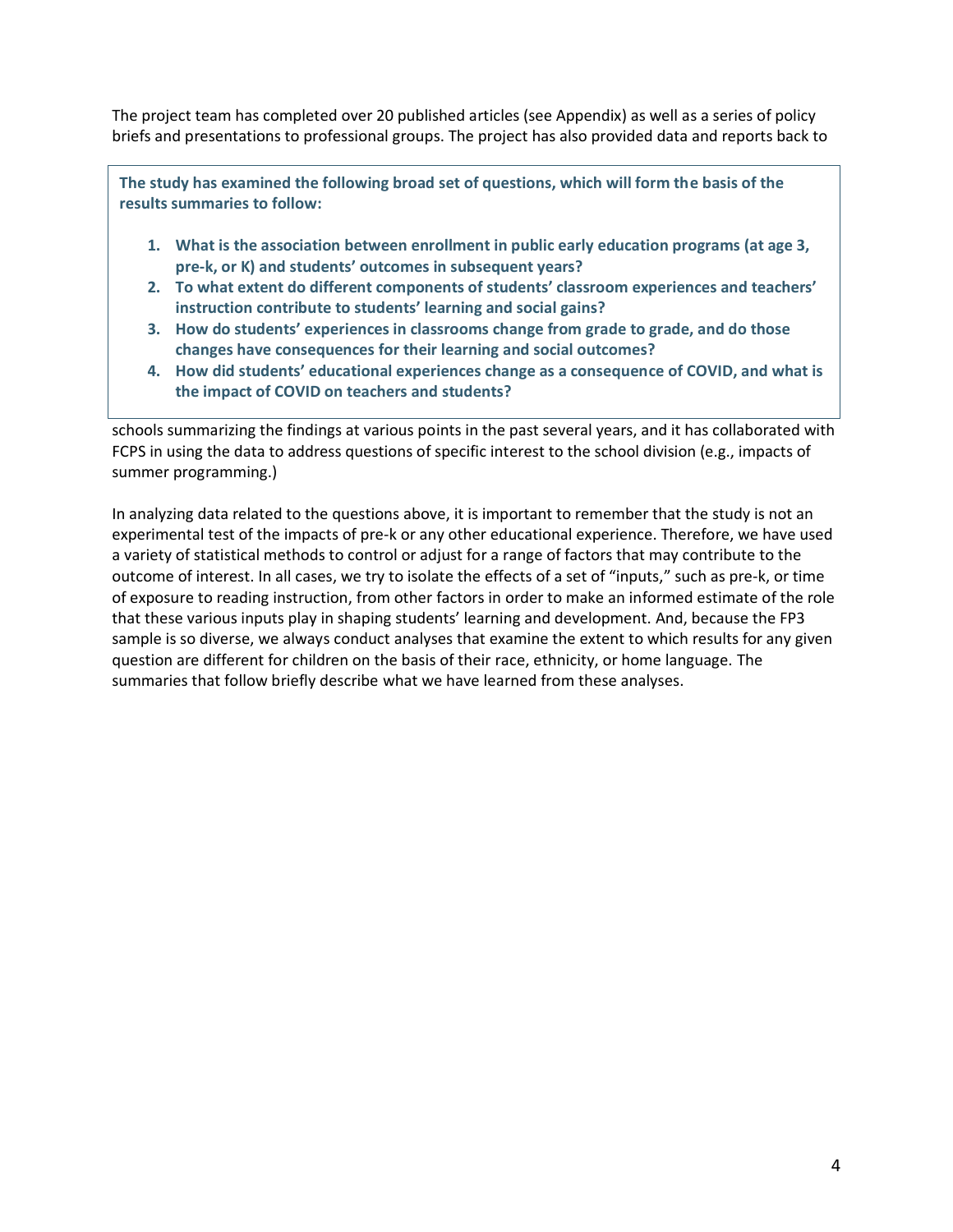*1. What is the association between enrollment in early education programs (at age 3, pre-k, or K) and students' outcomes in subsequent years?*

#### *Background*

Children can be enrolled in any of an assortment of childcare, preschool, pre-k or even kindergarten programs at various times across the birth to age 5 span. In the FP3 cohort, we identified students whose first "early education" experience took place when they enrolled in a center-based child care or preschool program at age 3, public pre-k at age 4, or when they started kindergarten. In a series of papers, we examined whether students who were enrolled in educational programs at each of those ages performed better academically and socially in the subsequent year(s) than students who had not been enrolled in these specific types of early learning programs at ages 3, 4, or 5. Notably, the "not enrolled" groups often had some less-formal experience in an early learning program. In these studies, the predictor of interest is "enrollment" in a program, so the focus is really on whether access to or enrollment in preschool has consequences; we do not focus on the quality of the program or the experiences within the program, which are areas of study in the question that follows this section.

# *What have we learned about the "school entry boost" from enrollment in early education programs?*

In a nutshell, as we look across cohorts of students as they entered (and remained in) early educational programs at ages 3, 4, or 5, the takeaway conclusion is simple – enrollment at any age contributes to significant academic gains in that year and makes a significant, positive difference on students' academic skills in the following year relative to students who were not enrolled in such an experience. Teachers also report that children enrolled in these programs tend to display somewhat greater levels of classroom adjustment problems. At all ages, exposure to early educational programming contributes significantly to students' learning and development in the year in which they enroll, and those students enter the following year performing significantly higher than peers who did not have those prior experiences. We call this effect the "school entry boost."

#### *How big is the school entry boost?*

Again, the results are quite consistent whether time of first enrollment was at age 3, 4, or 5. The benefits of enrollment in an early education program are on the order of roughly a quarter to a half a standard deviation. This is equal to almost half of the achievement gap between children from low income and middle income families or almost half the gap between racially minoritized and majority students. The benefits appear to be most clearly apparent for children's early skills in reading and math, as well as in executive function and self-regulation (i.e., working memory and inhibitory control). There are few school entry effects on children's social adjustment – except in the case in which early enrollment was associated with somewhat greater levels of problem behaviors.

*The benefits appear to be most clearly apparent for children's early skills in reading and math, as well as in executive function and self regulation (i.e., working memory and inhibitory control).*

#### *How long does the boost last?*

These benefits can be first detected by looking at the gains children make during the year in which they were first enrolled (not comparing them to non-enrolled students). The benefits are most clear at the start of the following year, when children enrolled in the prior year start well ahead of their peers who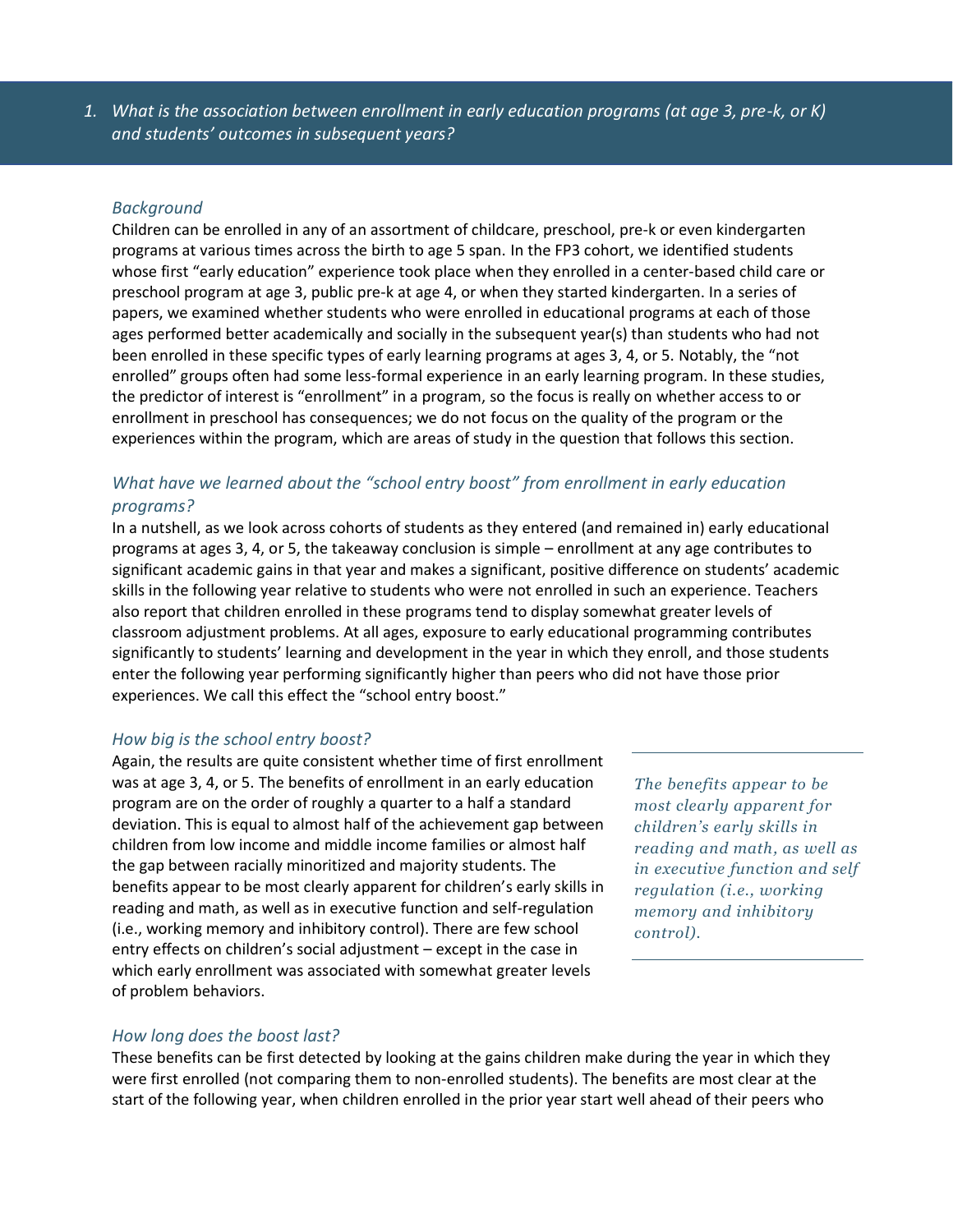did not have a year of early education experience. For example, pre-k students who had enrolled as 3-year-olds in a preschool or centerbased program were notably ahead of their peers at the start of their 4-year-old pre-k year. Similarly, if children were enrolled in pre-k, they started kindergarten with significantly higher skills in reading, math, executive function, and inhibitory control than non-enrolled peers.

However, we also clearly see a pattern of diminishing differences between children who did and did not have prior early educational experiences. That is, the relative benefits of these prior experiences wane over time. For example, as noted in the case of pre-k, children with pre-k experience start kindergarten significantly ahead of peers who did not have pre-k experience. By the end of kindergarten, the differences between the groups shrunk by half or more, so that children with pre-k still outperform their peers – but not by as much as they did in the beginning of the year. Children with pre-k

*Children with pre-k experience do not stop gaining new skills.* 

*Rather, the shrinking difference between the groups is because children who did not have pre-k experience "catch up" to their pre-k peers over the course of the Kindergarten year.*

experience do not lose those benefits or lose skills over the course of the year. Rather, the shrinking difference between the groups is because children who did not have pre-k experience "catch up" to their pre-k peers over the course of the kindergarten year. A similar pattern of "catch up" is evident for children in the pre-k year who were enrolled as 3-year-olds in a center-based preschool.

In effect, we see a pattern of accelerated learning in the first year that a child enters an early education program (hence the term "boost"). This accelerated learning continues to have lasting benefits through the next year or two; although, differences between pre-k and non-pre-k students appear to shrink, in large part because those comparison students (now enrolled in formal programs for the first time) show the boost associated with enrollment.

Finally, by and large, the skills for which we detect the biggest gains (and, by contrast, see the greatest catch up) are in reading and math. The assessments (and instruction) for these skills focused on discrete knowledge or skills (e.g., naming letters, counting, letter sounds, etc.). For skills that are less bound by discrete knowledge or skill (and are also less often the focus of targeted instruction), such as working memory, inhibitory control, and vocabulary, there is a pattern of less shrinkage in the "boost" effect of early education, and differences between attenders and non-attenders last longer.

#### *What about student race, home language, or income?*

Overall, we detected few differences in the pattern of results described above for students from different racial or ethnic groups. However, we did find that enrollment in public pre-k had an even greater benefit for students' performance at entry to kindergarten for children from families with the lowest income and for ELLs.

#### *What do these results imply for policy or practice?*

The results clearly point out the benefits of early education experiences. Communities that make investments in enrolling children in center-based preschools as early as age 3, or in pre-k at age 4 provide resources that will benefit those children. And, it appears that children from more marginalized groups (low-income families, ELLs) may benefit even more. It is also clear that early education programming is not an answer to the achievement gap, although it significantly reduces that gap. In the main, these results support communities' investments in early education programming and a focus on ensuring that such programs are well-tailored to the developmental needs of children and their linguistic and cultural backgrounds.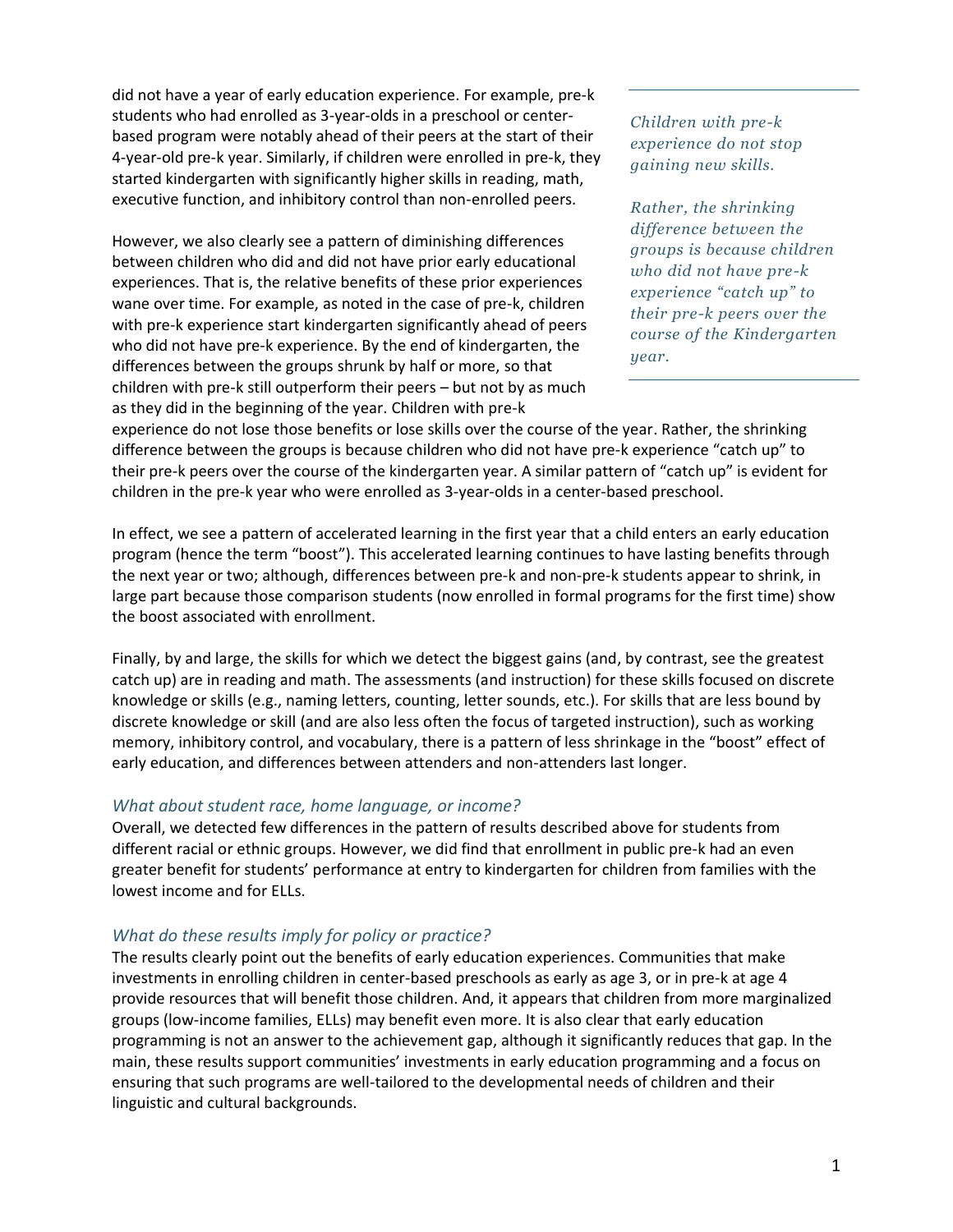The next section of this summary focuses on the experiences of students in classrooms and how those experiences contribute to their learning and developmental gains. This has implications for the question of, "how might programs help sustain the early learning gains associated with the school entry boost?"

*2. To what extent do different components of students' classroom experience and teachers' instruction contribute to students' learning and social gains?*

#### *Background*

Our and others' studies demonstrate that enrollment in a preschool program contributes significantly to children's learning and development. Studies also show that non-enrolled children "catch up" to enrolled children in the subsequent year. This has led to tremendous interest in knowing more about the quality of children's early care and education experiences (pre-k, kindergarten, first), and how that quality may contribute, or not, to their continued learning and development. The FP3 project assessed several of these experiential factors, including: the quality of teacher-student interactions (observed), the dosage of instruction a child received in reading and math (observed), the rigor of instruction in reading and math (teacher-reported aligned to State Standards of Learning), as well as an assortment of teacher behaviors. Our observations were limited in the time spent in the classroom (1-2 days per year). And, although there is evidence that such limited windows provide useful and valid data, we know that they are not as robust as they would be if we had observed for longer periods in the classroom. With that limitation in mind, we learned quite a bit about "quality" of the classroom and the ingredients of effective programming that impact student learning.

#### *What makes early education experiences beneficial for children?*

The project team has had a very high level of focus on this question and produced a set of papers that draw from observational and teacher-reported measures of classroom processes in pre-k, kindergarten and first grade. In some papers we examined those processes as they predicted student learning gains in that specific year, and in others, we examined classroom processes across years. And, in some, we examined whether these processes might function in ways to sustain the "boost" effects we describe above.

In one study, we used data from the entire set of almost 120 pre-k classrooms to describe "a day in prek," including teachers' instructional and behavioral practices, the activities students were exposed to, and students' actual engagement in academic and instructional content. We learned that pre-k students spent the largest share of the day in teacher-directed whole-group instruction and in free play and very little time (only a few minutes per day) in individual and small-group settings. A third of the day was dedicated to academic activities, another third to routines, transitions, and meals, with the remainder allocated to play, recess, or center-time activities; notably there were few opportunities for social emotional learning. No differences were detected across school- and community-based pre-k programs; however, more educated and experienced teachers spent more time teaching and in teacher-directed instruction. Interestingly, the results of this study, when contrasted with a study conducted 20 years ago with the same focus, show a modest increase in the amount of academic activities and instruction offered in pre-k. But, by and large, the results are highly similar in terms of the lack of small group and individual instruction and a large proportion of time in routines.

#### *What about student race, home language, or income?*

Largely, we did not see consistent patterns of results related to students' race, home language, or income. That is, it was not the case that different classroom "ingredients" were more or less beneficial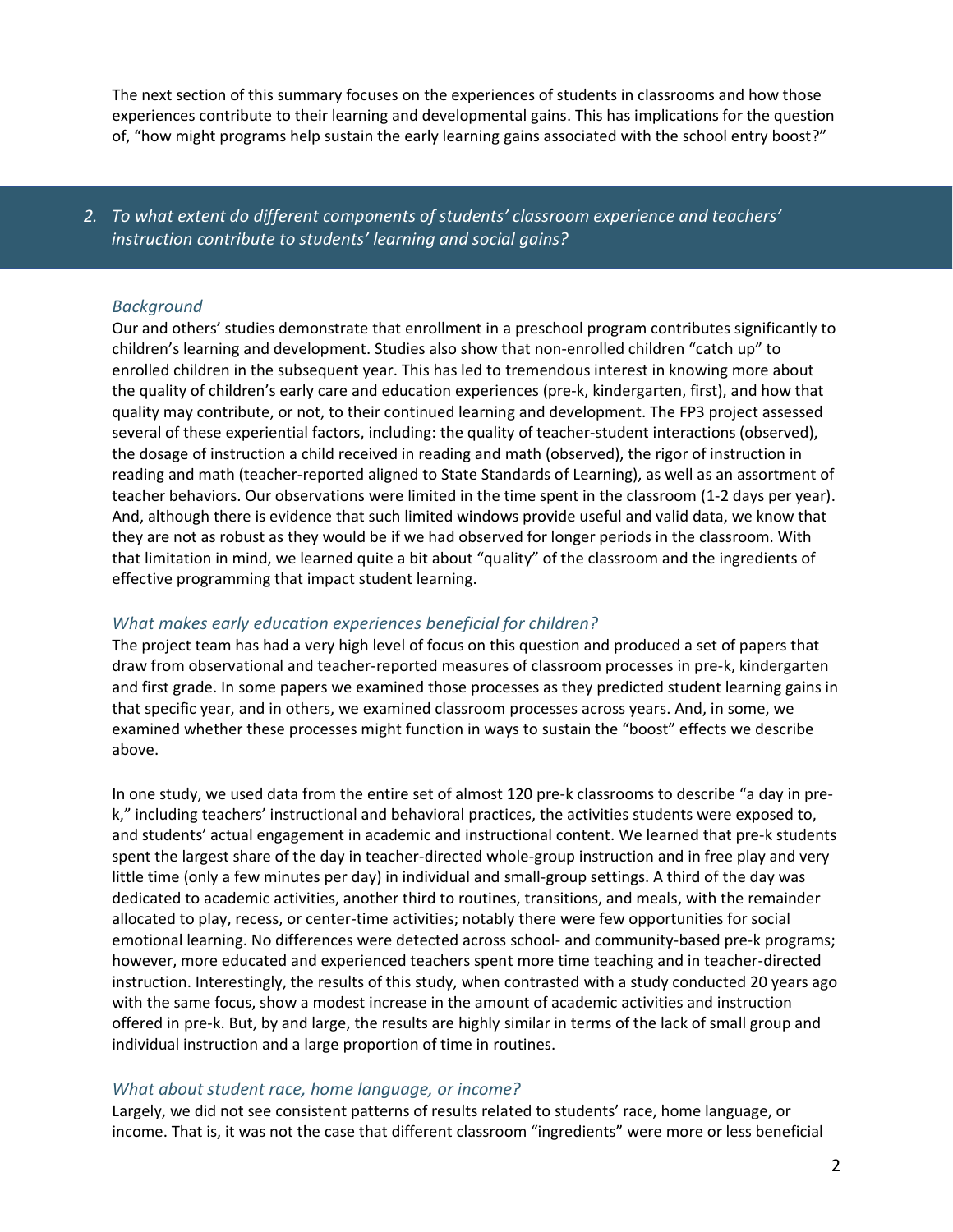for children from different racial, ethnic, linguistic, or income backgrounds. In this sense, the classroom experiences and opportunities that contributed to children's learning seemed effective for all children and were not notably group-specific. Importantly, we did not focus on the many possible nuanced features of classrooms that might benefit or inhibit the learning and development of children from particular backgrounds, which is a limitation of the project. However, in one set of analyses examining differences across pre-k and K classrooms, we found that preschoolers were more likely to have a teacher who spoke the child's home language or was of the same race/ethnicity, both of which could contribute to the child's sense of familiarity and engagement in the classroom.

There was some evidence which indicated that children's cumulative exposure to close teacher-student relationships and academically-focused classrooms across multiple years had even greater benefits for children who speak Spanish as a home language. For these children, the evidence points to associations between close teacher-student relationships and academically-focused classrooms with children's lower levels of conduct problems and more positive feelings about peers.

#### *What about student gender?*

We also examined how classroom experiences intersect with student gender – whether, for example, some kinds of experiences are more important for boys than for girls, or vice versa. Based on studies suggesting higher levels of behavioral challenges for boys as well as the evidence that girls are called on less frequently by teachers and also perform less well (in the later grades) on math, we examined child gender as a factor. For the most part, we find no evidence that the ingredients that make a classroom effective are different for boys and for girls.

We examined gender even more closely in a study of the role of children's executive functioning (EF) skills as a precursor to learning mathematics, a connection that has been identified in several studies. Children's EF skills and their approaches to learning (ATL) are hypothesized to play a key role in supporting their early mathematics achievement; however, the underlying mechanisms are not well understood. We used longitudinal data from the pre-k year to examine: (1) if children's EF and ATL skills in the beginning of the year predict their mathematics achievement at the end of pre-kindergarten (after accounting for achievement in the fall), (2) whether the associations between EF and mathematics achievement is a function of how EF increases children's approaches to learning in the classroom, and (3) if there are gender differences in these associations. We found that children with higher EF exhibit higher levels of task orientation in the classroom and, in turn, higher levels of math performance at the end of the year. But this pattern was not stronger for girls than for boys.

#### *What about teachers' own characteristics?*

In all of our analyses, we examine a set of teacher characteristics that could contribute to the nature and quality of their practices in the classroom and, by extension, to children's learning. These include education, experience, and professional development training, as well as attitudes toward children, and their own emotional well-being. For the most part, we see little to no relation between teachers' experience and education and their practices in the classroom (some exceptions are noted in this document).

One area of specific focus was on teachers' own well-being and emotional exhaustion as it related to these classroom processes, given the interest in factors such as burnout. This study was done prepandemic. In this set of analyses, teachers' experience of emotional exhaustion was not associated with the dosage and rigor of instruction; however, more emotionally exhausted teachers demonstrated lower quality interactions with children. There was also evidence to suggest that emotional exhaustion reduced the association between teachers' level of education and training on the quality of their classroom interactions. For the most part, more years of education was related to higher quality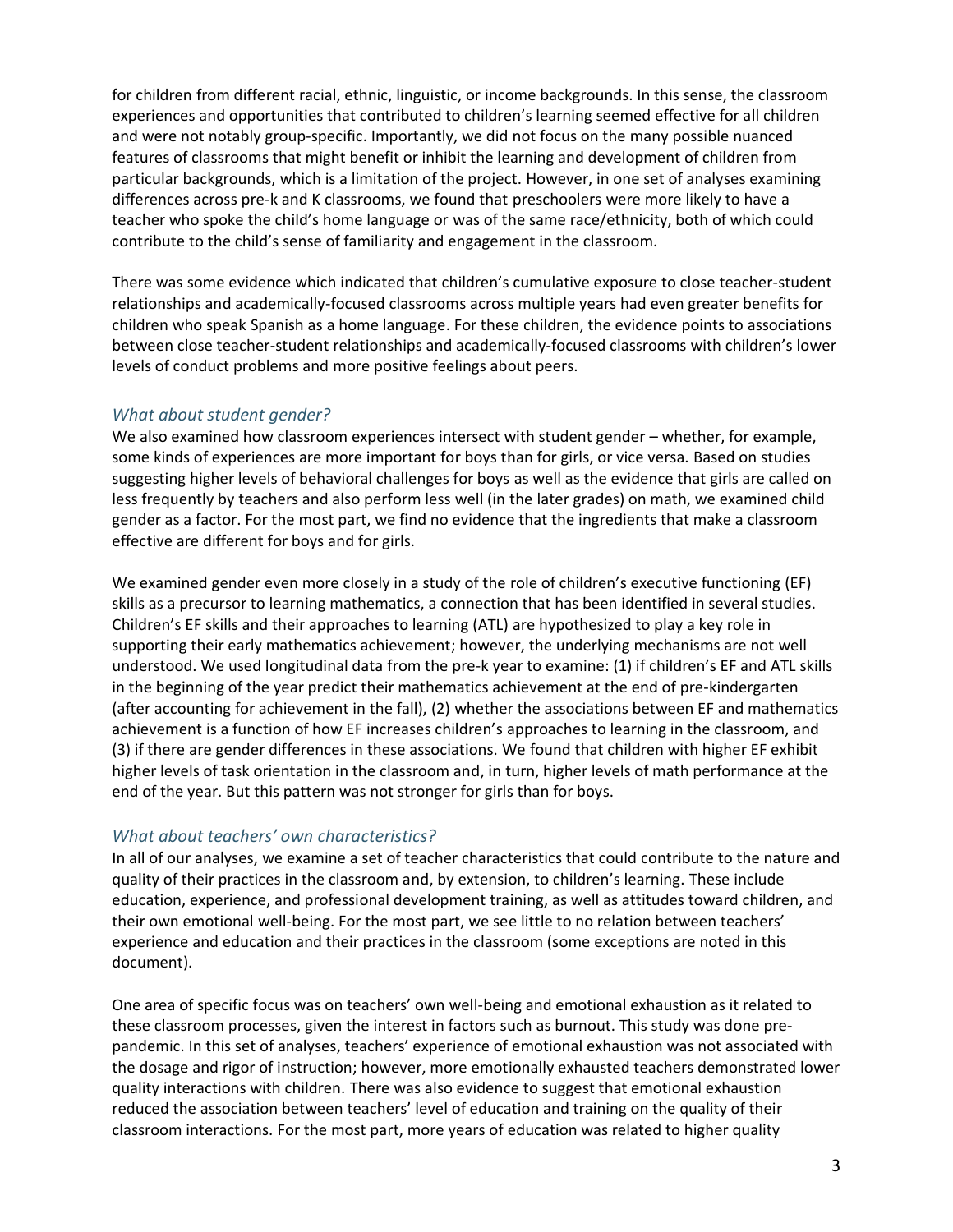interactions. However, when teachers reported higher levels of emotional exhaustion, this was not the case.

#### *What do these results imply for policy or practice?*

Overall, the evidence points to the importance of a combination of key elements that make for a successful, effective classroom – qualities of teacher-student interactions and relationships, and children's exposure to academicallyfocused activities taught in a sensitive and responsive manner. Evidence is very clear that classrooms (and teachers) differ in how well they combine and exhibit these elements, and those differences matter for children. In classrooms in which more of these elements are present, children learn more in that specific year. The findings also suggest that teachers' own emotional well-being matters for how well they can provide these elements in their classrooms.

It is clear that early education classrooms can benefit from more attention to identifying and successfully implementing effective instructional programs (curricula) in reading, mathematics, and social emotional learning. It is also the case that, for students who have higher levels of skills (e.g., kindergarten students who have been enrolled in pre-k and enter kindergarten with the "school entry boost"), largegroup instruction in which the pre-k curriculum may be repeated (for those kindergarten students without the boost) might impede the progress of former pre-k enrollees and contribute to the catch-up effect we observed. It is critical

*In classrooms in which more of these elements (that make for a successful, effective classroom) are present, children learn more in that specific year.*

*Teachers' own emotional wellbeing matters for how well they can provide these elements in their classrooms.*

*Early education classrooms can benefit from more attention to identifying and successfully implementing effective instructional programs in reading, mathematics, and social emotional learning.*

that effective curricula be in place, and that teachers receive support through professional development to implement them with fidelity and sensitivity to children's individual needs and styles. A notable finding is the relatively high proportion of whole group instruction, even in pre-k, which suggests the potential importance of working with teachers and aides to create more opportunities for small group or individual instruction. Coaching, which focuses on implementation of a curriculum, may be a particularly useful approach to support teachers – as would resources that focus on their own emotional well-being. Given the challenges of the pandemic, investments that provide direct support for teachers' effective, individualized practices and emotional support will be even more valuable.

*3. How do students' experiences in classrooms change from grade to grade, and do those changes have consequences for their learning and social outcomes?*

#### *Background*

In the studies described above, we summarize results largely from analyses that focus on the impacts of classroom experiences within a given year. And, we see that classroom experiences do matter in all of the years we have studied so far, including pre-k, k, and 1<sup>st</sup> grade. However, we expect education to be cumulative, and a multi-grade perspective is also important (as we have seen) in understanding the effects of programs like pre-k, which are delivered to a group of children in a single year. For these reasons, we undertook a number of analyses to understand the shifts in children's experiences across grades and the extent to which experiences across grades "add up" in their effects on children's longerterm learning and development.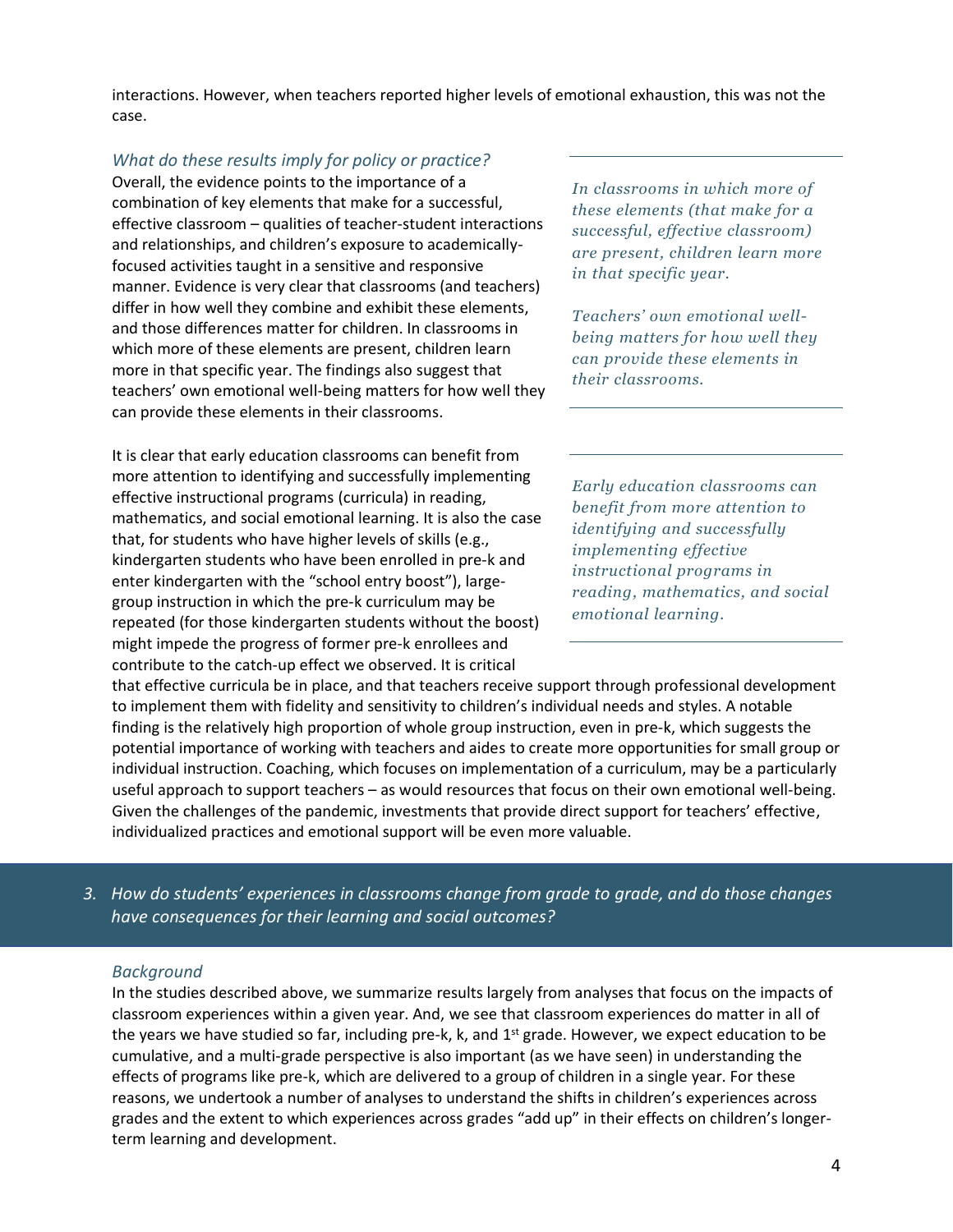#### *What have we learned?*

An area of considerable attention in research, practice, and policy in early learning is the extent to which teachers' classroom practices, curricula, and related classroom experiences for students are consistent, or "aligned," across grades. It has been suggested that the misalignment of instructional experience is one factor contributing to the catchup effect we saw related to pre-k effects. We examined mis/alignment of classroom processes across pre-k into kindergarten for 295 kindergarten and 117 pre-k feeder classrooms in FCPS. As children moved into kindergarten, they were exposed to fewer ethnically and linguistically diverse teachers, spent more time in teacher-structured activities, and experienced less effective teacher-student interactions. As one might expect, the move to kindergarten was associated with more time spent on academics and progression toward more advanced literacy and math content from pre-k to kindergarten. Teachers across both grades (pre-k and K) reported similarly

*An area of considerable attention in research, practice, and policy in early learning is the extent to which teachers' classroom practices, curricula, and related classroom experiences for students are consistent, or "aligned," across grades.* 

*It has been suggested that the misalignment of instructional experience is one factor contributing to fade-out or catchup related to pre-k effects.*

child-centered ideas about children. Overall, it appeared that the environment across these years became increasingly academic, with teachers somewhat less emotionally supportive and positively engaged with students.

We also asked parents, teachers, and administrators to characterize children's transition from public pre-k into kindergarten within FCPS. A wide range of transition practices were in use across the district, including practices designed to educate parents, connect pre-k and kindergarten stakeholders, train teachers, and provide transition experiences to children. Transition experiences were not uniform across programs, though. We identified three crosscutting themes related to pre-k transitions: (1) pre-k programs and staff invest significant time and effort in supporting successful transitions; (2) pre-k programs' school readiness efforts often center on the "mechanics" of the transition, like completing paperwork and teaching children basic school behaviors; and (3) there are concerns about a lack of alignment between pre-k and kindergarten in terms of readiness, behavioral expectations, and learning goals. In general, stakeholders reported a considerable effort from FCPS schools to support a successful transition through events, communications, and practices. Although, at the same time, they noted considerable differences across the grade levels in the actual nature of the educational programs – not dissimilar to the results reported above from the project's classroom observations.

#### *Do these differences across grades translate into impacts on children?*

Continuity of pre-k and kindergarten classroom experiences is a key area of interest for early childhood researchers interested in supporting public pre-k students' development over time. We examined whether discontinuities in classroom experiences from pre-k to kindergarten are associated with kindergarten social-emotional and self-regulation skills as well as students' academic and executive function skills. As noted earlier, classroom experiences (teacher-child interactions, teacher-child closeness, and the amount of time spent in teacher-structured activities) were assessed using observations and teacher reports in both grade levels. Analyses indicated that decreases in teacher-child closeness and in the quality of teacher-child interactions were associated with students' lower social competence, learning behaviors, and inhibition in the fall of kindergarten, relative to spring of pre-k. Moreover, experiencing a decrease in the quality of teacher-child interactions, or, an increase in time on content or academic rigor, was associated with lower achievement in the fall of kindergarten – but greater gains across the kindergarten year.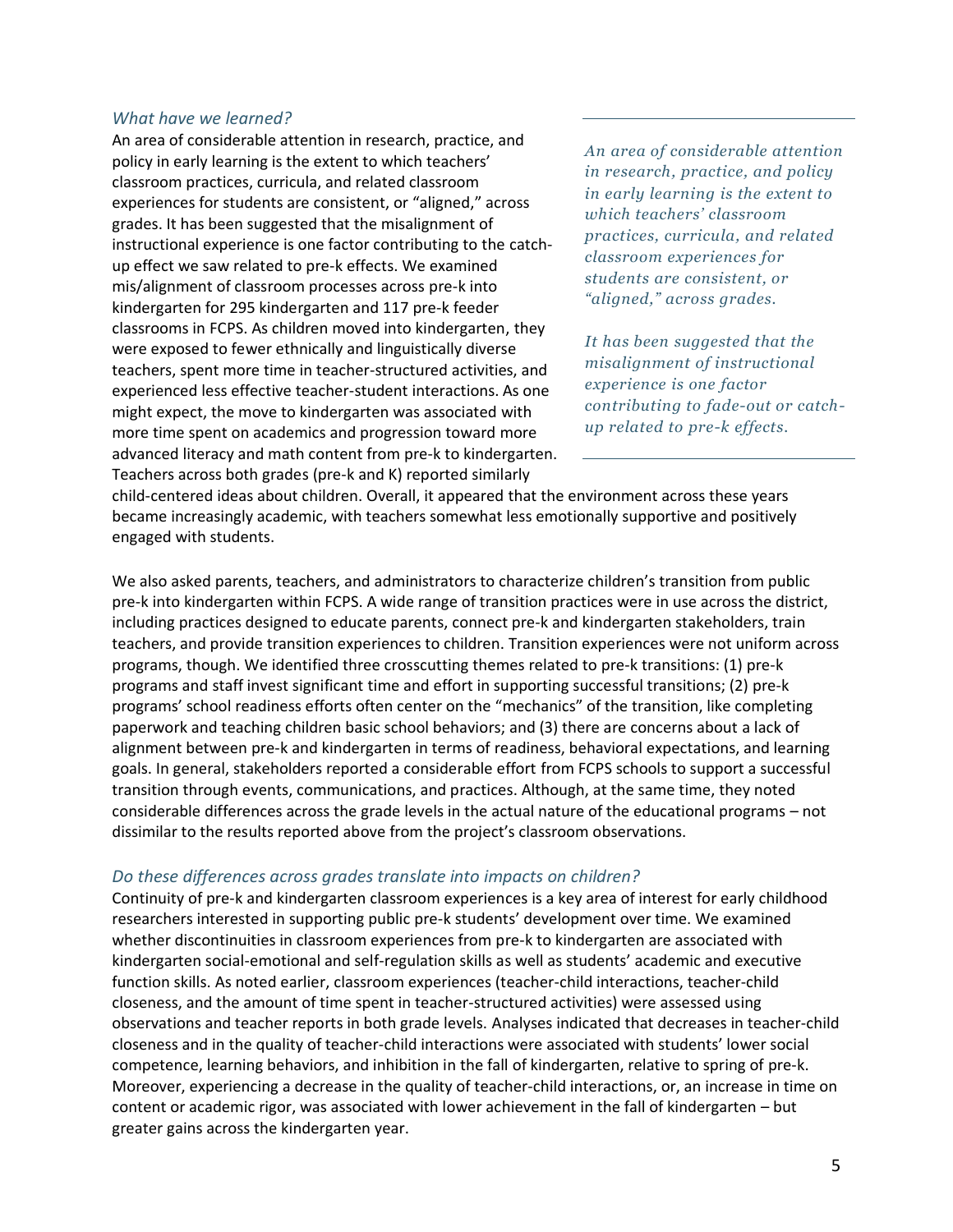#### *What do these results imply for policy or practice?*

We are just beginning to learn about the nature and extent of alignment and misalignment across grades, and the FP3 study is among the first to examine this in a large sample of diverse students in a quantitative manner. However, it does appear that policies and practices that focus on consistent exposure to supportive and close teacher-student relationships and interactions may be highly valuable. When teachers across pre-k and elementary grades receive the same forms of support for, and emphasis on, teacherstudent relationships, it creates a consistency in students' experiences that appears to benefit not only their social development, but also their engagement in the classroom and their academic progress. Joint professional development, joint curricular planning and implementation support, and teacher-to-teacher conferences across grades about students' needs can be important resources for increasing the forms of alignment that benefit students.

*When teachers across pre-k and elementary grades receive the same forms of support for, and emphasis on, teacher-student relationships, it creates a consistency in students' experiences that appears to benefit not only their social development, but also their engagement in the classroom and their academic progress.*

*4. How did students' educational experiences change as a consequence of COVID, and what is the impact of COVID on teachers and students?*

#### *Background*

As the students in the FP3 cohort entered second grade in the fall of 2019, the study plan for the year reflected the plan the team implemented in first grade and projected for grade 3 – surveys of teacher, classroom, and school characteristics, teachers' reports of students' adjustment, observations of classroom practices and student engagement, and assessments of students' academic and executive function skills. The bulk of these assessments were projected to be collected after January for the approximately 2,000 students who remained enrolled in the study in third grade.

Data collection started as the spring semester began, with classroom observations underway. As concerns about COVID began, the project team and school division were in regular touch, and when the division pivoted to online learning we suspended all second-grade data collection. At the close of the second-grade year, we partnered with the school division to conduct a survey of teachers regarding the impact of COVID on them and the instructional program and to gather their impressions of students' adjustment and engagement. Despite the challenges of COVID and due to the incredible commitment of the division partners and teachers, the team collected 341 classroom observations and 345 teacher surveys for 1,355 students.

For the 2020-2021 school year, which began using a virtual model, the project again adjusted data collection plans. In cooperation with school division partners, in the spring of that year the project team conducted virtual assessments of students' academic skills, attitudes, and motivation, and again gathered survey information from teachers regarding students' adjustment and COVID impacts on the instructional program and their own adjustment. Across the grade 3 year, assessments were conducted on 417 students and 139 teachers completed surveys.

In examining COVID-related impacts on teachers and students, we report below a series of analyses drawing on the subsample of 417 students who participated in the grade 3 assessments and for whom we had obtained assessment data in kindergarten and first grade. We also examined reports from the 139 third grade teachers who participated in surveys.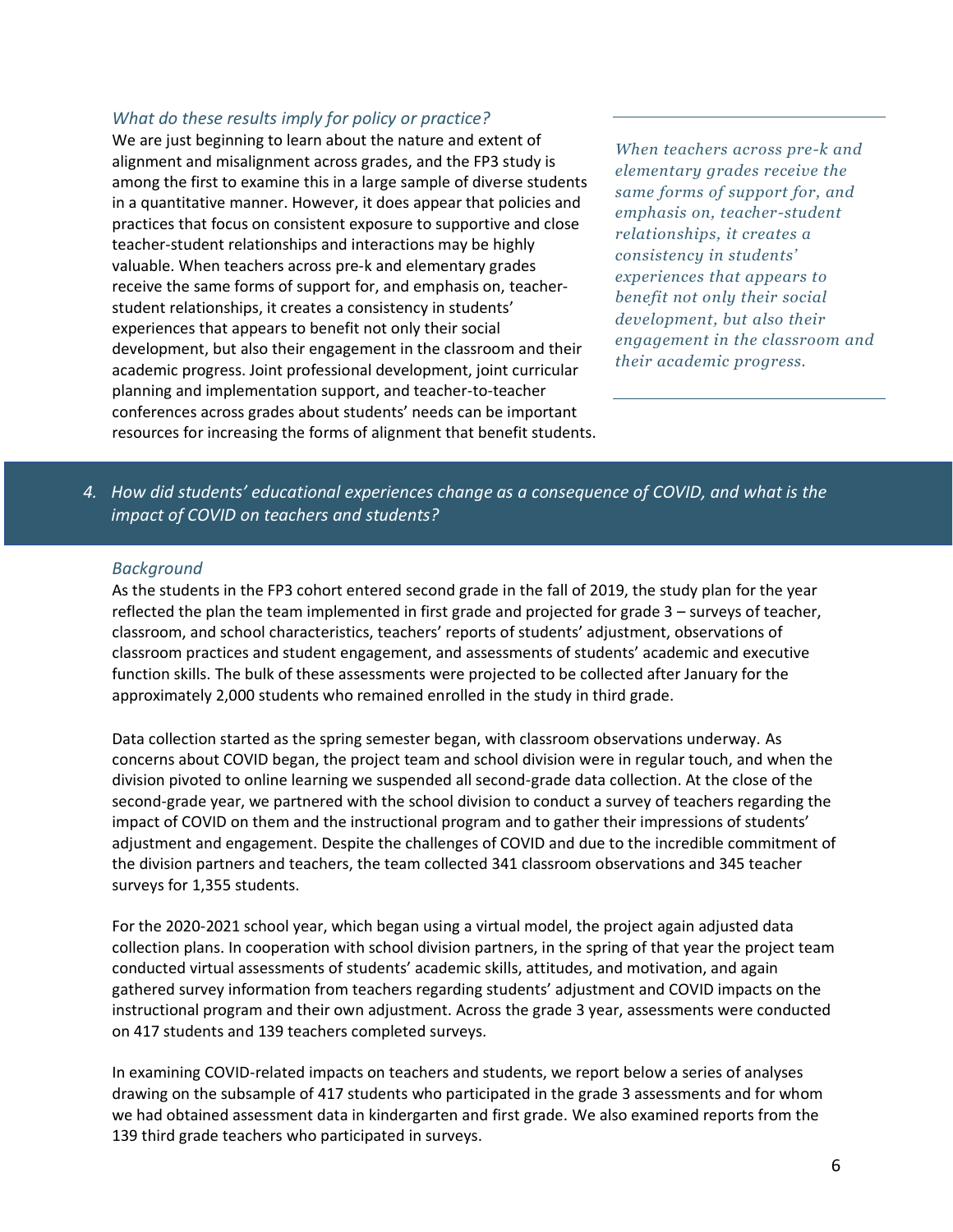The analyses examining COVID impacts on student achievement and other outcomes took a longitudinal perspective on student performance and benchmarked student achievement in reading and math against the national norms for the Woodcock-Johnson III Tests of Achievement that we had deployed on each assessment occasion. Thus, these analyses provide a window into the achievement progress over time for this subsample of the cohort relative to the achievement progress of the norming sample for the test. Two important points should be considered when interpreting these results. First, the norms for the test were established almost 10 years ago, so they may be dated in terms of use as benchmarks for present-day students' performance. Second, we present these data without adjusting for other COVID-related factors that could impact students' performance (e.g., illness in the family, etc.) which were unknown to us. Thus, the results are descriptive in nature; they attempt to depict progress for the subsample over time, including the period of COVID disruption.

We present these descriptive results for the entire subsample of 417. Then, separately we examine comparisons for: children who were enrolled/not enrolled in pre-k; children from homes in which parents had greater or less than a high school education; children from families with incomes above/below the federal poverty line; boys/girls; and whether a child's home language was English, Spanish, or another language. Importantly, in preliminary analyses that examined the extent to which this subsample of 417 students were reflective of the characteristics of the entire cohort, results indicated no significant differences in terms of family demographics or other characteristics.

All analyses comparing student achievement or other outcomes across groups that differed by pre-k enrollment, family income, maternal education, gender, or home language included statistical adjustments for those same variables with the exception of the primary variable involved in the comparison. That is, when comparing children with and without pre-k experience on their reading skills, the analysis controlled for family income, maternal education, student gender, and home language.

Finally, we also present descriptive analyses from the teacher surveys conducted in spring of 2021 (grade 3) in which teachers reported on the instructional program as well as their own attitudes and experiences.

#### *What have we learned?*

As a reminder, we assessed the students using four subtests from the Woodcock-Johnson Tests of Achievement: Letter-Word Identification (decoding skills); Picture Vocabulary (receptive language); Applied Problems (math computation); and Quantitative Concepts (math reasoning). Because these are nationally normed, and we have longitudinal assessments from multiple prior years, we can gauge the students' progress over time relative to typical students of the same age/grade under non-COVID circumstances.

The scores depicted in the graphs below are standardized to have a mean of 100 and a standard deviation of 15. A score of 100 indicates that the student is at the 50<sup>th</sup> percentile compared to students in the test developers' norming sample. A score of 115 is just above the  $80<sup>th</sup>$  percentile. A score of 85 is approximately the 15<sup>th</sup> percentile.

In general, relative to these national norms, the students' level of performance increased between fall of kindergarten and spring of first grade. For example, in the area of Letter-Word Identification, FCPS students scored at the 34<sup>th</sup> percentile at the start of kindergarten and at the 60<sup>th</sup> percentile by spring of first grade, with similar patterns for the math subtests. However, by third grade (a COVID year) their academic performance dropped in terms of percentile rank, particularly in literacy skills and in math computation and reasoning. For example, performance on the Applied Problems math subtest was at the 55<sup>th</sup> percentile in spring of first grade and the 25<sup>th</sup> percentile at the end of grade 3. Among the 4 subtests, noticeable drops in percentiles across the COVID period appear most pronounced for skills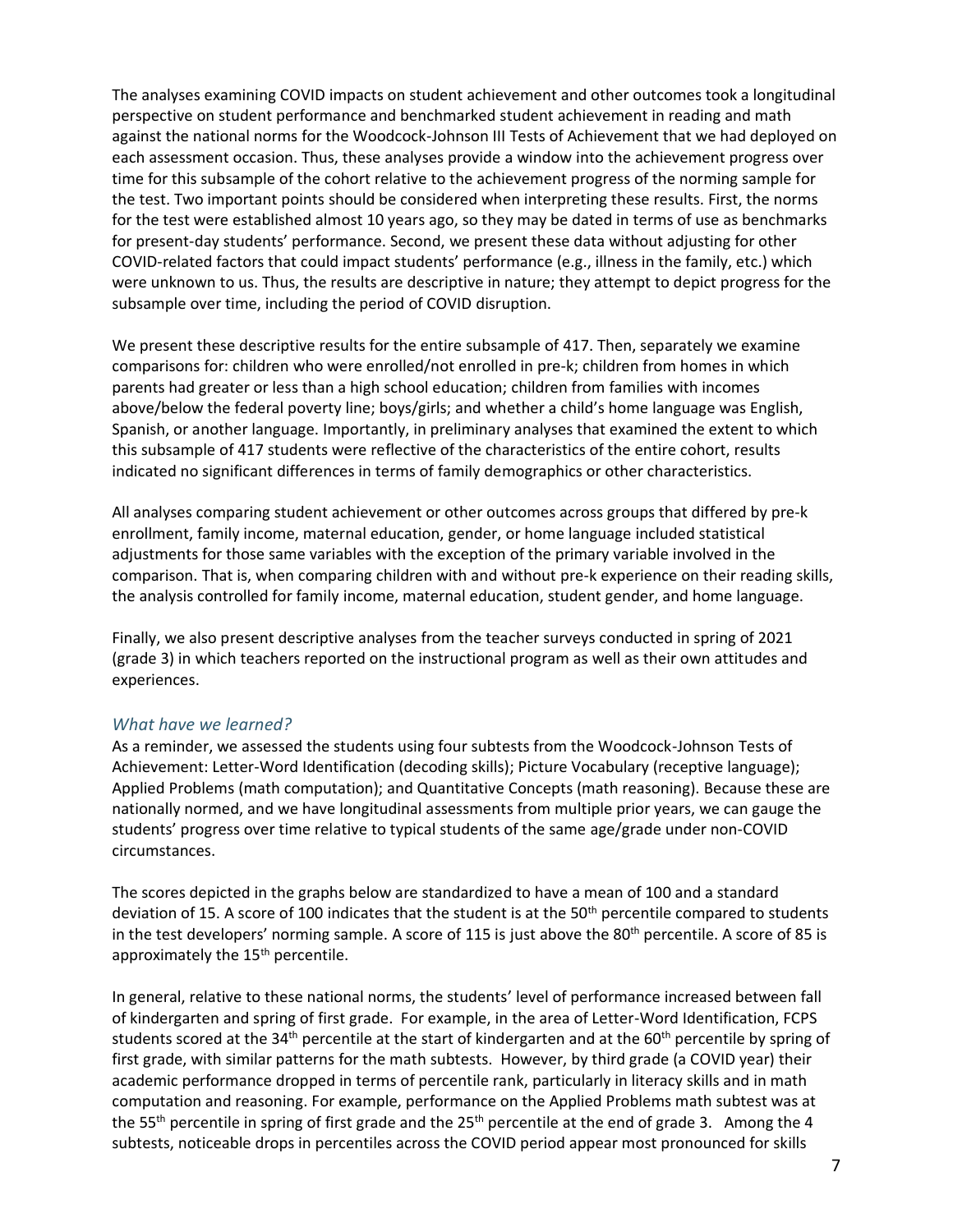(decoding, math computation, and math reasoning) that are typically the focus of classroom instruction, which was disrupted by COVID. The graphs below also clearly depict that the students made significant gains, relative to national percentiles, in these skills from fall of kindergarten through spring of first grade, an indication that pre-COVID classroom instruction was effective in promoting these areas of academic performance. However, by the end of grade 3, students were substantially behind academic expectations based on national norms. In math, students were further behind in grade 3 than they had been upon kindergarten entry.

#### **Figure 1**









#### Data labels (e.g., 34<sup>th</sup>) are percentiles based on the WJ-III NU standardized scores.

#### **Figure 3** *Applied Problems (math computation) Applied Problems (math computation) Quantitative Concepts (math reasoning)*

**Figure 4** *Quantitative Concepts (math reasoning)*



Data labels (e.g., 38<sup>th</sup>) are percentiles based on the WJ-III NU standardized scores.

It is important to note that students *did* learn during this period. They just did not learn as much (as measured by these assessments) as an average student would be expected to during a typical academic year.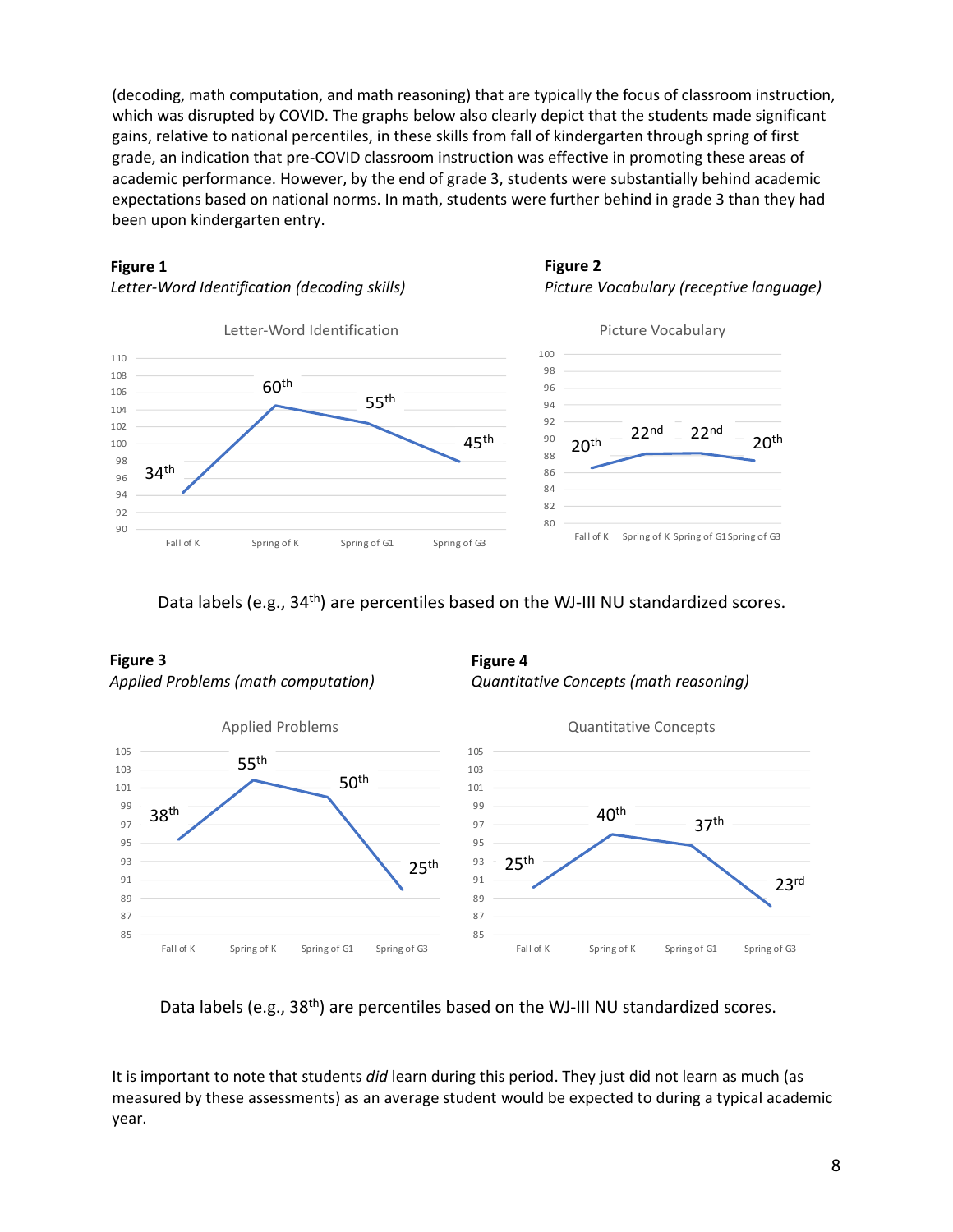We also assessed the students' Executive Function (EF) skills using a test of working memory, Backward Digit Span. This assessment requires to students to repeat back, in sequence, increasing strings of numbers. This assessment was administered on the same occasions as the achievement tests described above.

Analyses reveal a different pattern than that detected for achievement. Students' executive function skills increased steadily across the pre-k to grade 3 period, with increases between pre-k and grade 1 and between grade 1 and grade 3. Of note is that the increase between pre-k and grade 1 (1.42) is greater than that between grade 1 and grade 3 (1.08 across a two year span), suggesting that students' skills, although increasing, increased at a lower rate during the COVID period.

#### **Figure 5**



*Backward Digit Span (working memory)*

# *What about student race, home language, or income?*

As noted earlier, we examined the extent to which the general trends described above for the entire subsample may have differed as a function of students' background or demographic characteristics. In addition to race, home language, and income we also examined these patterns by whether the student was enrolled in pre-k, student gender, and maternal education. In these analyses, we used the same basic approach of estimating changes in patterns of student performance over time relative to national norms. In these subgroup analyses we conduct those across-time estimations to compare different subgroups while also adjusting for the other demographic variables that are not the primary focus, and then compare the results.

Overall, the general trend of increasing academic skills relative to national norms from fall of kindergarten to spring of first grade, followed by lower levels of performance by spring of third grade, did not differ as a function of student race, or gender home language, family income, maternal education, or whether the student attended pre-k, even after adjusting for a cluster of relevant demographic characteristics. In that sense, the drop in students' academic performance relative to national norms between grades 1 and 3 was quite uniform across these different groups.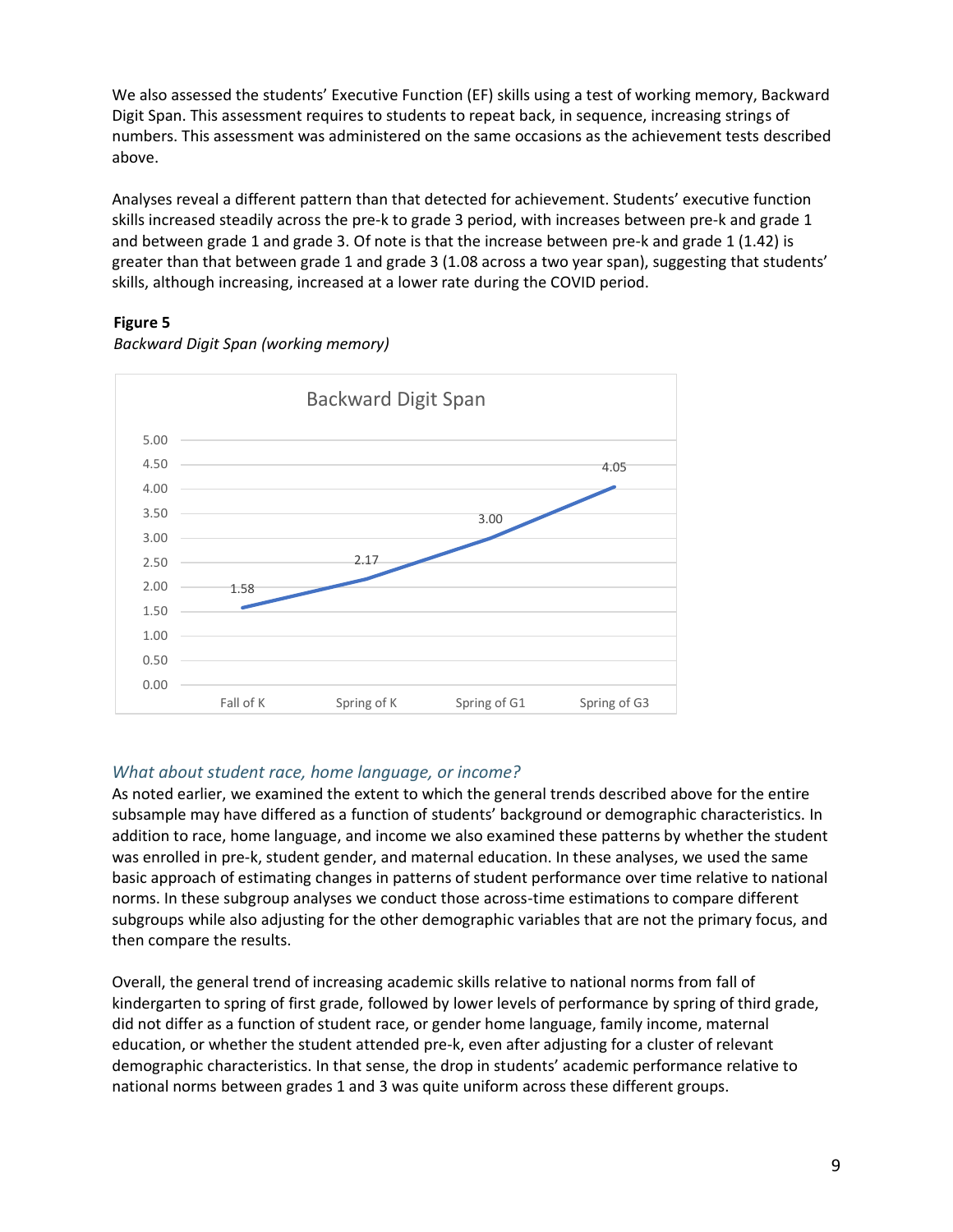However, it also appears that students whose home language is other than English (i.e., Spanish or 'other' languages) were slightly buffered from this drop relative to English speakers, at least for skills assessed by Picture Vocabulary and Applied Problems, and to some extent for Quantitative Concepts (other language speakers). That is, English Language Learners' scores did not drop as much as those of English speakers across the COVID period.

Thus, relative to a cohort of students who did not experience the pandemic (i.e., the national norms), the subsample of FP3 students demonstrated a significant drop in percentile rank for academic skill performance during the pandemic, particularly in literacy skills (Letter-Word Identification) and math. When comparing across FCPS peer groups who did experience the pandemic, this slide was uniform across various groupings of students. The exception is that ELLs experienced less of a decrease relative to national norms.

#### *What do teachers and students describe about their experiences during COVID?*

As we noted above, we also surveyed teachers and students about their experiences during the COVIDdisrupted months, using items tailored to those circumstances, in an effort to better understand how COVD disrupted the educational environment and affected students and teachers. We summarize some of these findings below.

With regard to teachers' well-being and the impact of COVID, across three consecutive years (first, second, and third grade teachers), we asked teachers about their experiences of burnout. Below you will see that teachers reported high levels of a sense of personal accomplishment across all three years, while in 2020-2021, teachers (third grade) reported on average, a substantial increase in their sense of emotional exhaustion.



# **Figure 6**

*Teacher Burnout, 2018-2021*

When asked about the pandemic's impact on their home life and emotional health, teachers in second and in third grade noted a number of concerns. Half reported problems with child care, having responsibility for instruction of their own child, or challenges taking care of children while at home (increased in third grade). Ninety percent of teachers noted concerns with the amount of time they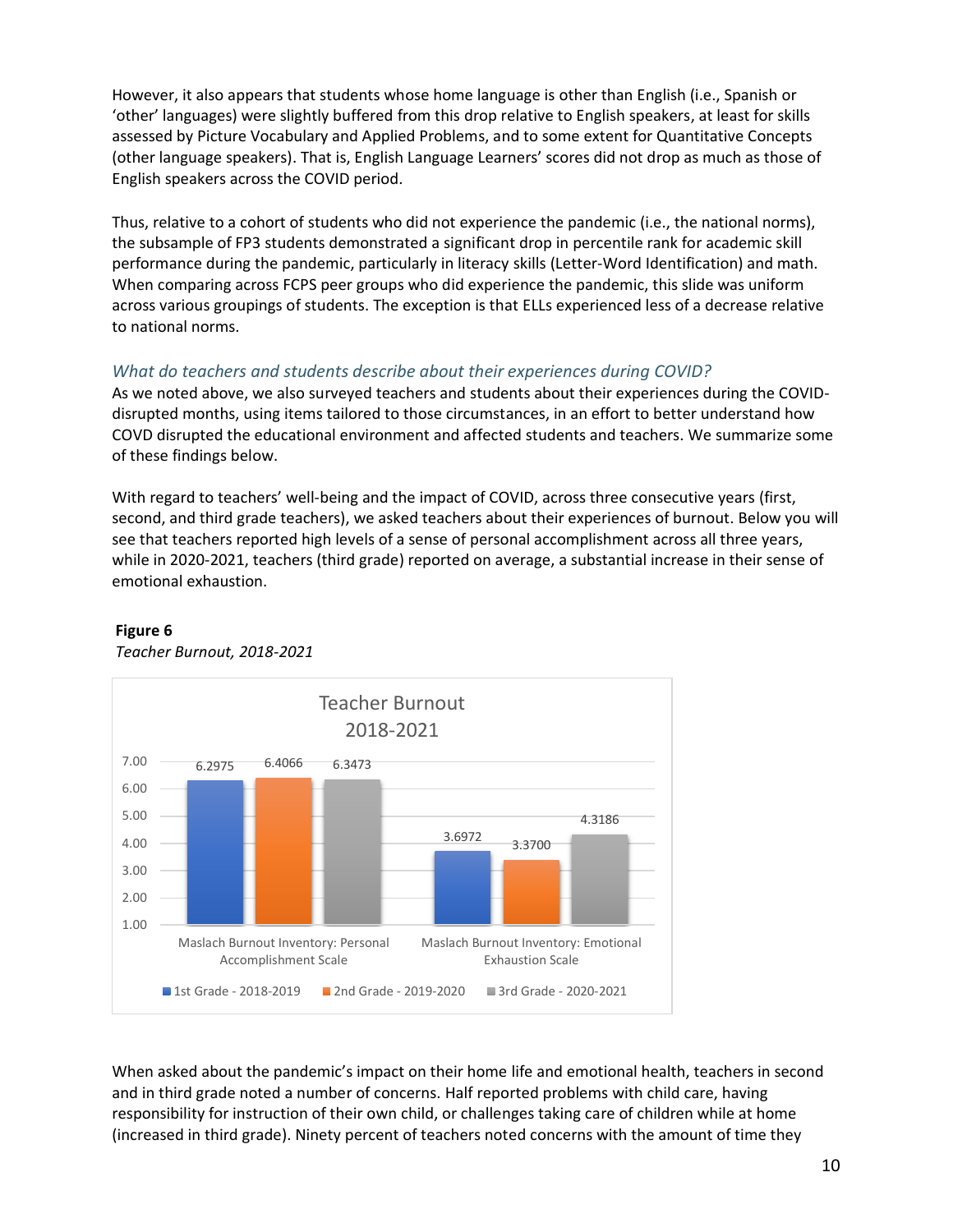spent on screens, and while 50% of second grade teachers noted an increase in mental health problems in the first year of the pandemic (spring of 2020). By the spring of the following year, 80% of third grade teachers noted this concern, with almost 70% reporting concerns with sleep.

# **Figure 7**



# **Figure 8** *Teacher Emotional Health Impacts*



Shifting to teachers' reports of students' performance, the following graphs depict first, second, and third grade teachers' views of how children were progressing in reading and in math. What is notable is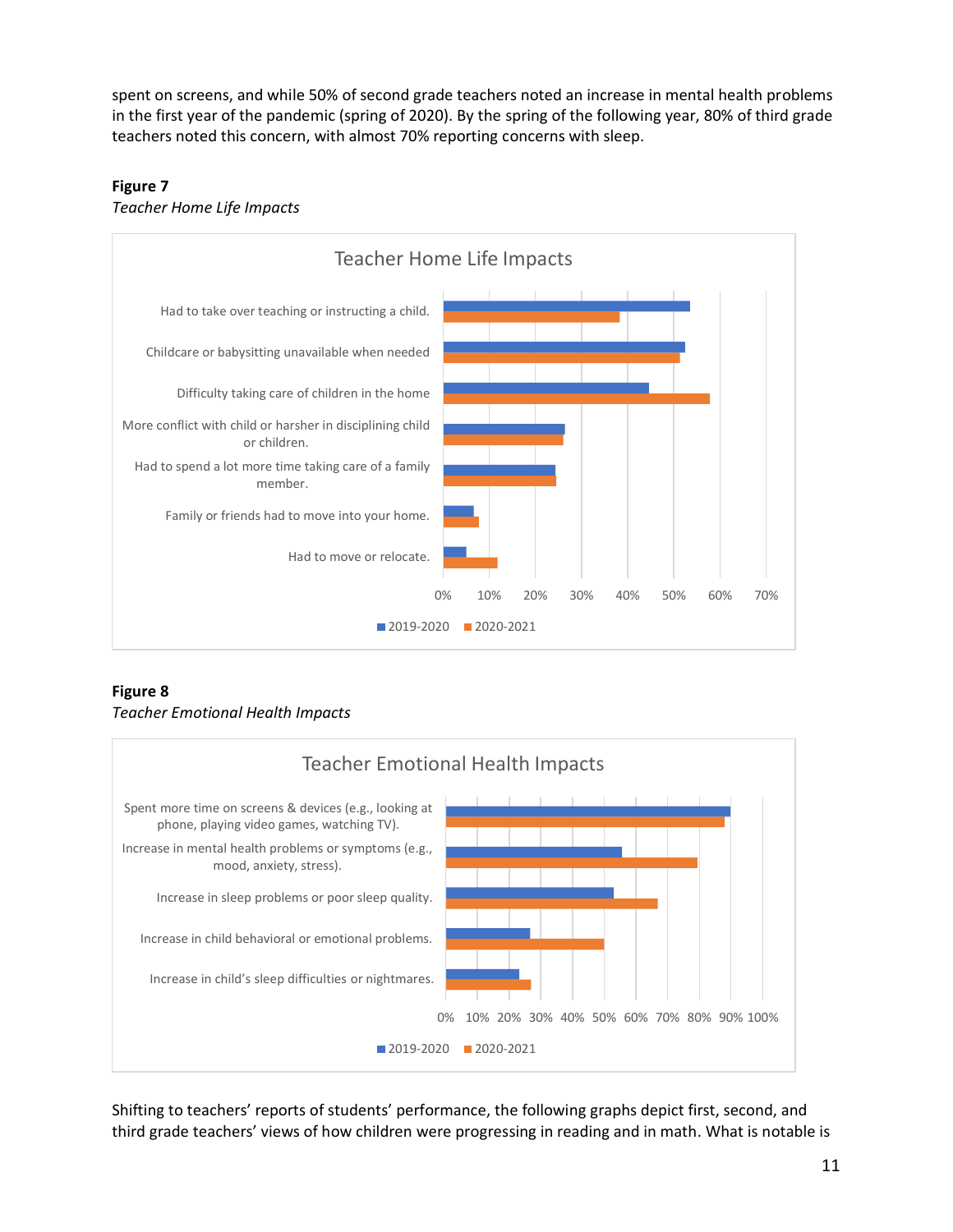that the percentage of students who had "not yet" begun to develop grade-level skills in third grade, for both reading and math, is higher than in the other grades. And, in third grade, a much lower percentage of students had "reached proficiency" on grade level skills, compared to the other two grades.

#### **Figure 9**





# **Figure 10**

*Teachers' Rating of Student Math Skills Across Time*

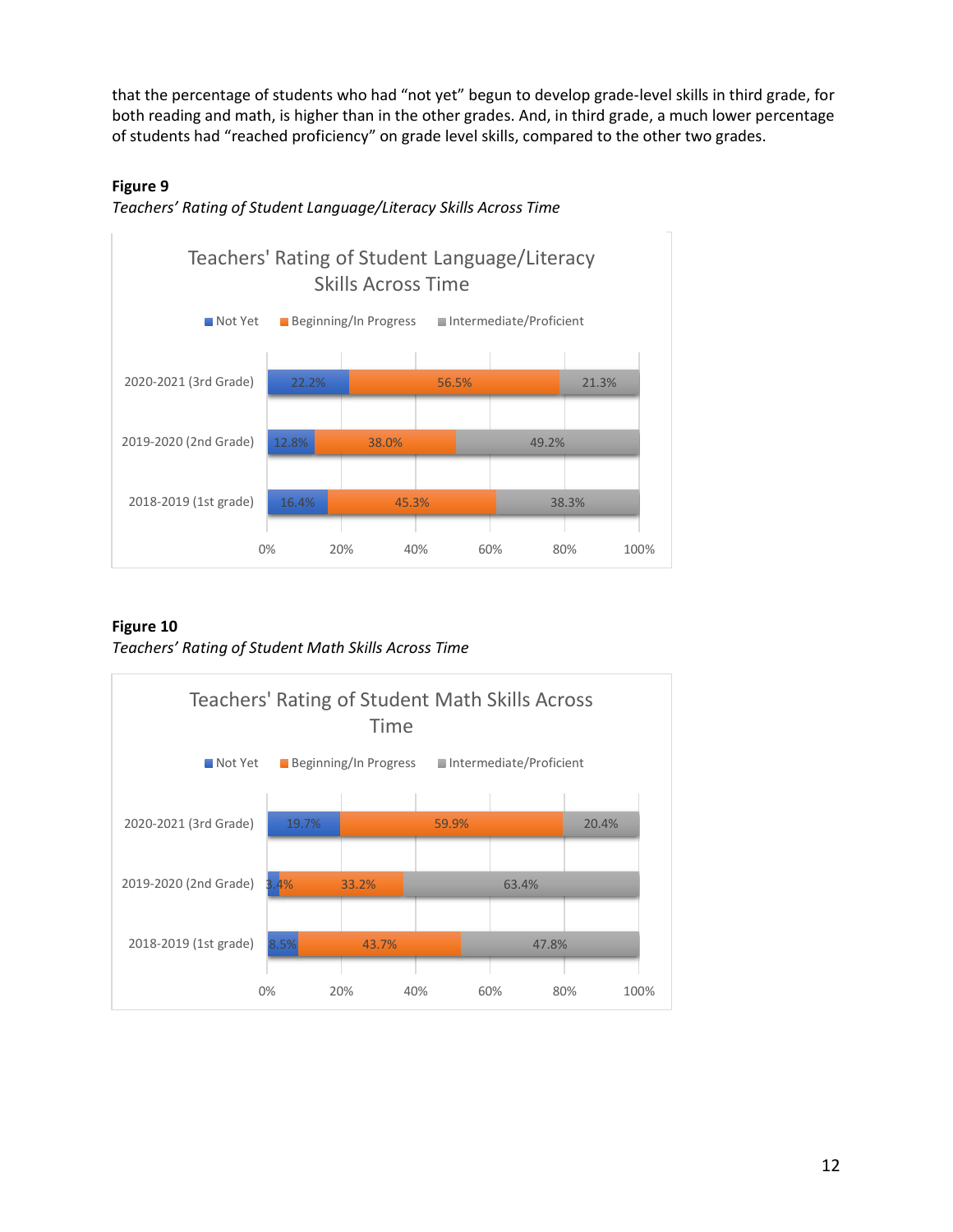Further, in the table below, we summarize third grade teachers' responses to a question about students' general academic progress. Results indicate teachers' concerns that roughly 25% of students were "very behind" in reading and math, with another 35% or so described as "a little behind." They also described concerns related to family availability to help with school (45% of third graders), lack of internet access (20% grades 2 and 3), and economic insecurity (15% grades 2 and 3).

#### **Figure 11**





Finally, we asked third grade students directly about their experiences in school and with COVID. In general, they report teachers provided an educational environment that was supportive emotionally and instructionally and was well organized. However, they also felt a lack of confidence about their learning/academic self-esteem (average of 2.4 on a 5 point scale) and a modest sense of alienation (2.3 on a 5 point scale) while also noting that teachers were generally supportive academically and personally (3.8 on a 4 point scale).

#### *What do these results imply for policy or practice?*

The results for students' academic performance are not surprising. Instruction was severely disrupted in terms of modality, curricular opportunities, and forms of engagement. For many students even basic exposure to instruction was disrupted. The longitudinal trend, which showed significant growth relative to national norms prior to COVID, was of declining performance across the COVID period. As the students left third grade, on average, they were performing below national norms in reading and math. These results reflect the larger pattern of missed instructional opportunities that has been reported in nearly every analysis across the U.S. Two points are noteworthy related to these results.

First, there is little to no evidence that these general declines were worse for students as a function of their race, gender, home language, family income or education, or prior exposure to pre-k. In some sense this suggests that student groups that might have been of even more elevated concern were not differentially impacted by COVID. pre-k Second, the skills that appear to have been most impacted by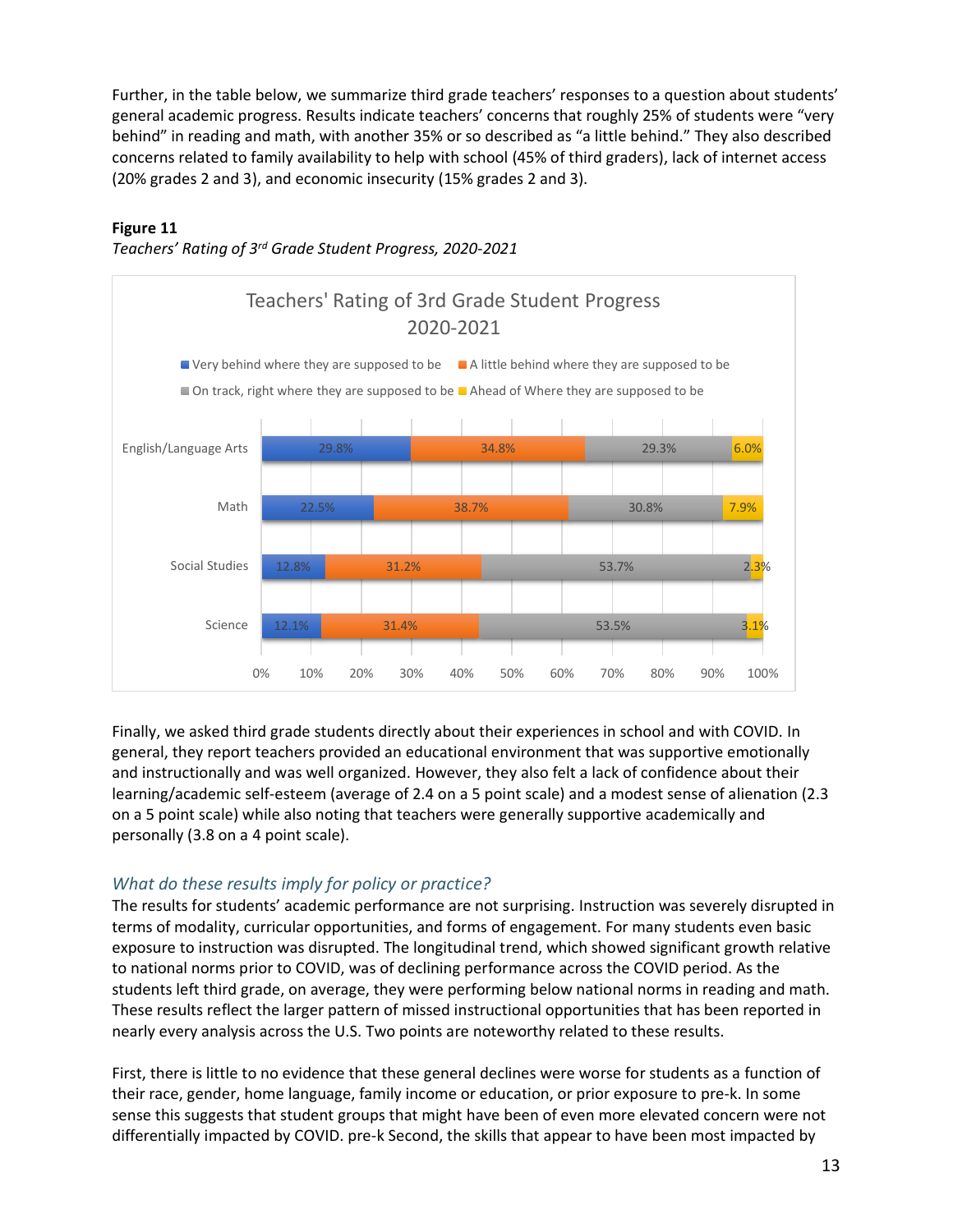COVID are those most sensitive to instruction and these students showed significantly greater progress on these skills (relative to national norms) pre-COVID. This suggests that student progress in these skills is sensitive to the school division's instructional program, which may forecast a recovery to typical rates of progress after some period of time.

The findings on students' and teachers' emotional health, not surprisingly, point out their sense of stress and vulnerability. The pandemic shook students' academic confidence and sense of connection with others; while for teachers the demands of parenting and educating at home added to the demands of teaching virtually, leading to a notable sense of emotional exhaustion during the recent academic year.

These results are not prescriptive in the sense that they can directly inform policy or practice. Rather, they strongly suggest that although COVID's disruptions of the instructional and educational program also disrupted student progress, student performance is sensitive to the instructional and educational program and may indeed recover under the right circumstances. Large variations in children's learning experiences during the 2020-2021 school year will yield vastly different skill levels within classrooms next year. As a result, many students will need tailored academic and social emotional support across the school-year to recover from disrupted formal learning and to continue building new skills. Although the results do not specify what those circumstances should be, we present a set of recommendations and guidelines for educational programming post-COVID that are the best practice approaches recommended by professionals.

*Large variations in children's learning experiences during the 2020-2021 school year will yield vastly different skill levels within classrooms next year. As a result, many students will need tailored academic and social-emotional support across the school year to recover from disrupted formal learning and to continue building new skills.*

#### **Make a Recovery Plan**

- This coming school-year, accelerating student progress while attending to students' socialemotional needs will require divisions and schools to be proactive in determining how they can meet each student's needs. Having publicly available and agreed upon shorter (e.g., 3 months) and longer term (e.g., 2021-2022 school year) plans will help to provide a road map and common goals for school administrators and teachers.
- Emerging evidence from research groups that examined student performance across higher and lower risk students indicates that pandemic disruptions to schooling have had disproportionate negative consequences for low-income students, English Language Learners (ELLs), and Black and Brown students. Many children from low-income families did not have access to key supports for distance learning, such as a quiet work space or reliable internet access, making it harder for these children to learn from home (Dorn et al., 2020). Low-income, Black, and immigrant families were hardest hit by COVID in terms of health (morbidity and mortality), income, and housing stability. Recovery plans should include a strong focus on ensuring educational equity and supports for those hardest hit by disparities in supports and educational experiences.

#### **Support teachers' and administrators' emotional health and well-being**

• Recovery plans should include plans for not only supporting students, but also supporting teachers and administrators. Data from this project and others suggest that the pandemic increased the complexity and stress of educators' and administrators' jobs in ways that impacted their mental health and well-being. Consider ways to support teachers through professional development opportunities, additional staffing in classrooms (e.g., assistant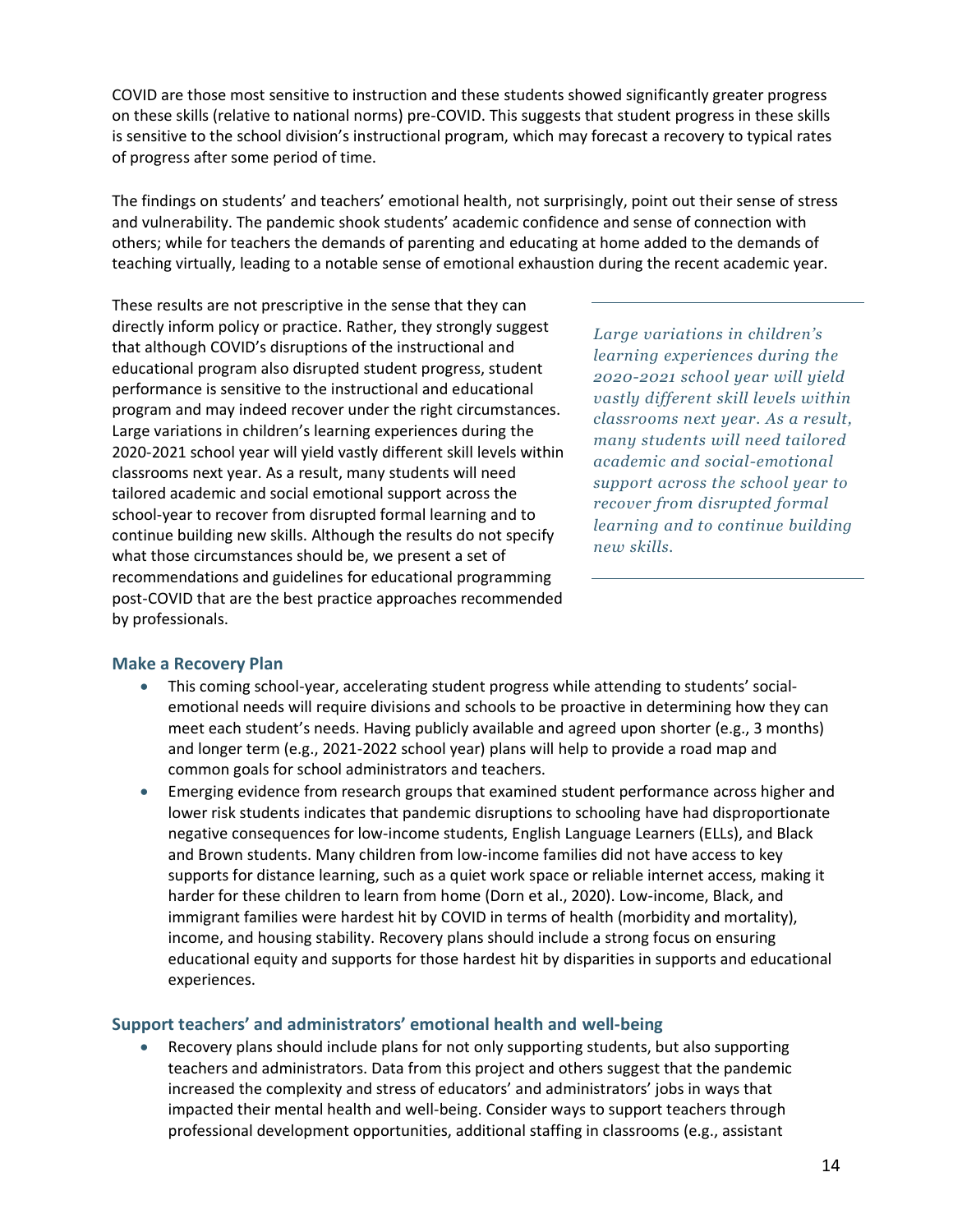teachers, tutors), and by offering teachers and administrators ways to provide feedback and suggestions about how to support them.

# **Place Extra Weight on Students' Social-Emotional Well-Being and Consider Approaches to Support Mental Health**

• The COVID-19 pandemic has had a traumatic impact on many children's lives. Parents and caregivers lost their jobs, students lost connections to their peers, and students lost loved ones. While we recognize that COVID-19 has had a traumatic impact, children are resilient and the resolve of educators to support students' social-emotional skills will help them grow and recover. To support children's socio-emotional development and mental health, educators should be provided with resources such as additional mental health supports, additional school counselors, and training in trauma-informed approaches (Weiland et al., 2021).

#### **Focus on Relationships**

- Students' relationships with their teachers are foundational to students' academic and socialemotional adjustment. Students' early relationships with teachers can have long-term developmental impacts on their social-emotional competence. Findings throughout this report highlight the importance that teacher-student relationships can play in supporting students' well-being. Last year, teachers reported that their relationships with students were negatively impacted as a result of the pandemic. Teachers should spend time establishing warm and close relationships with students at the beginning of the school-year.
- Students in virtual settings did not have a chance to establish peer relationships in the same ways that they would in a typical school-year. As students enter the later elementary and middle-school grades, peer relationships serve an even more important role with respect to their influence on students' social-emotional development, learning, and well-being. In the late elementary grades, failure to get along with peers is related to an increasing likelihood of academic failure (Greene et al., 1997; Mikami & Hinshaw, 2006). Teachers should place a special emphasis on supporting peer interactions and relationships and pay close attention to students who seem to be having difficulty with social adjustment.

#### **Use Data to Inform Instructional Decisions**

- Divisions, schools, and teachers should use data to help inform instructional decisions. Formative and summative assessment data from the 2020-2021 school-year should be used to plan instruction at the group and individual student levels. Plans should be developed for data sharing across grade levels.
- As new content is introduced throughout the school year, teachers should use formative assessments to identify and diagnose unfinished learning at grade level and/or to assess understanding of prerequisite knowledge that may be needed to access grade level content. Student gaps in knowledge and skills exist for a variety of reasons and formative assessments can be used to help get learning back on track.

#### **Differentiate Instruction to Meet Students' Individual Needs**

- Teachers need support to differentiate their instruction in order to support each student's learning. Small group instruction and just-in-time intervention can be used to help accelerate student learning.
- High-quality, evidence-based, curricula can be used to provide guidance around differentiating instruction. Additionally, the Virginia Department of Education has developed resources to support teachers in planning for appropriate learning experiences [\(https://www.doe.virginia.gov/instruction/c4l/virginia-learns-anywhere.shtml\)](https://www.doe.virginia.gov/instruction/c4l/virginia-learns-anywhere.shtml).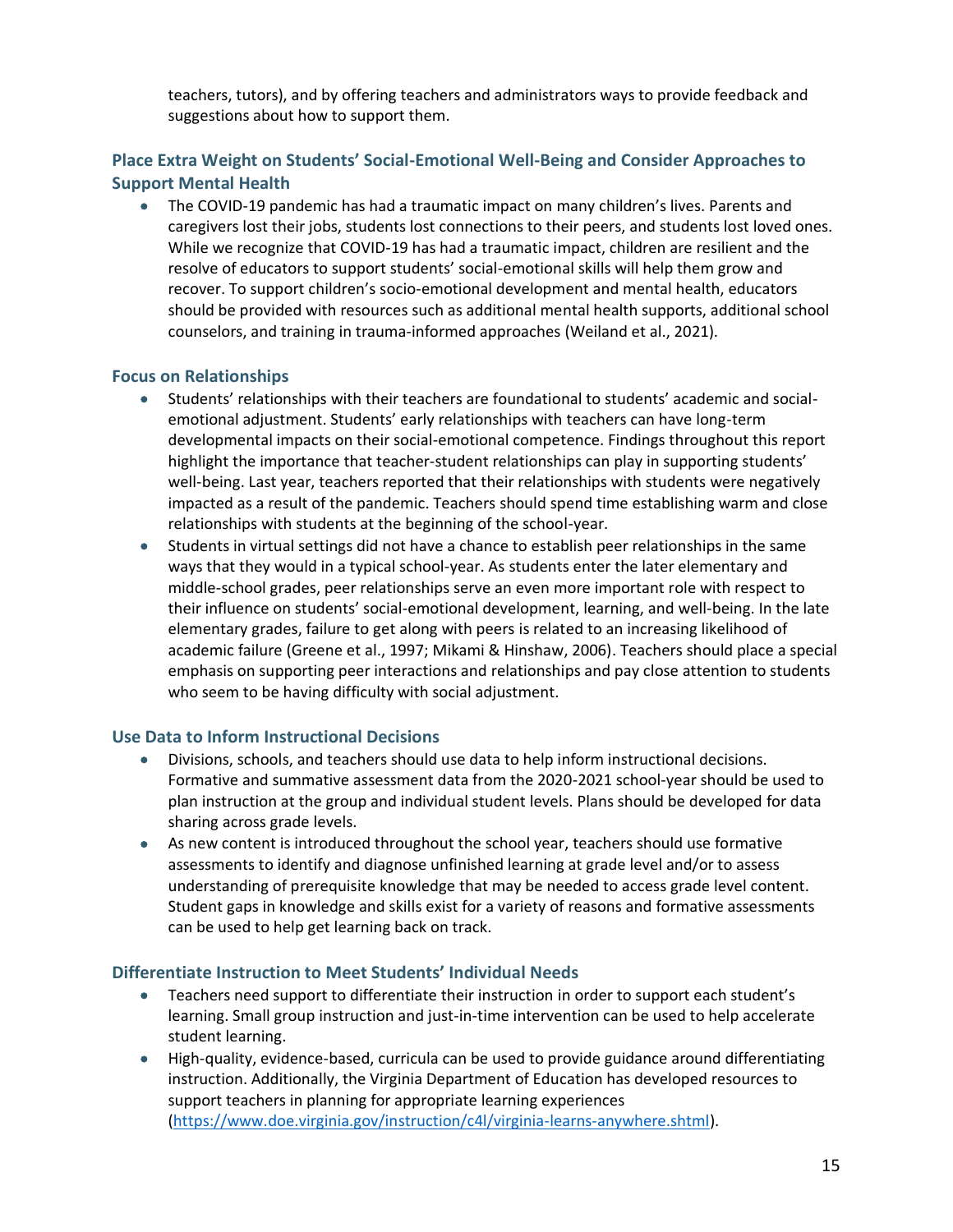#### **Partner with Families to Support Students**

- Continuing to facilitate home-school connections is going to be critical to the recovery phase of the pandemic. Data from this project and others suggest that the pandemic may have opened up new opportunities for connecting with families that were less-widely used pre-pandemic (e.g., parent-teacher conferences over Zoom rather than in-person). It will be important for the division to continue to innovate on ways to connect with families, and to collect information about the effectiveness of new approaches.
- For some students and families, virtual learning offered advantages (e.g., fewer microagressions and bullying, fewer distractions, self-paced learning; Fleming, 2020). Administrators and teachers should work to understand what advantages virtual learning offered to students and families and acknowledge that returning to in-person learning might be difficult for some students. Administrators and teachers can also think about how to try to incorporate some aspects of virtual learning (e.g., offering more flexible and independent learning opportunities) into in-person learning experiences.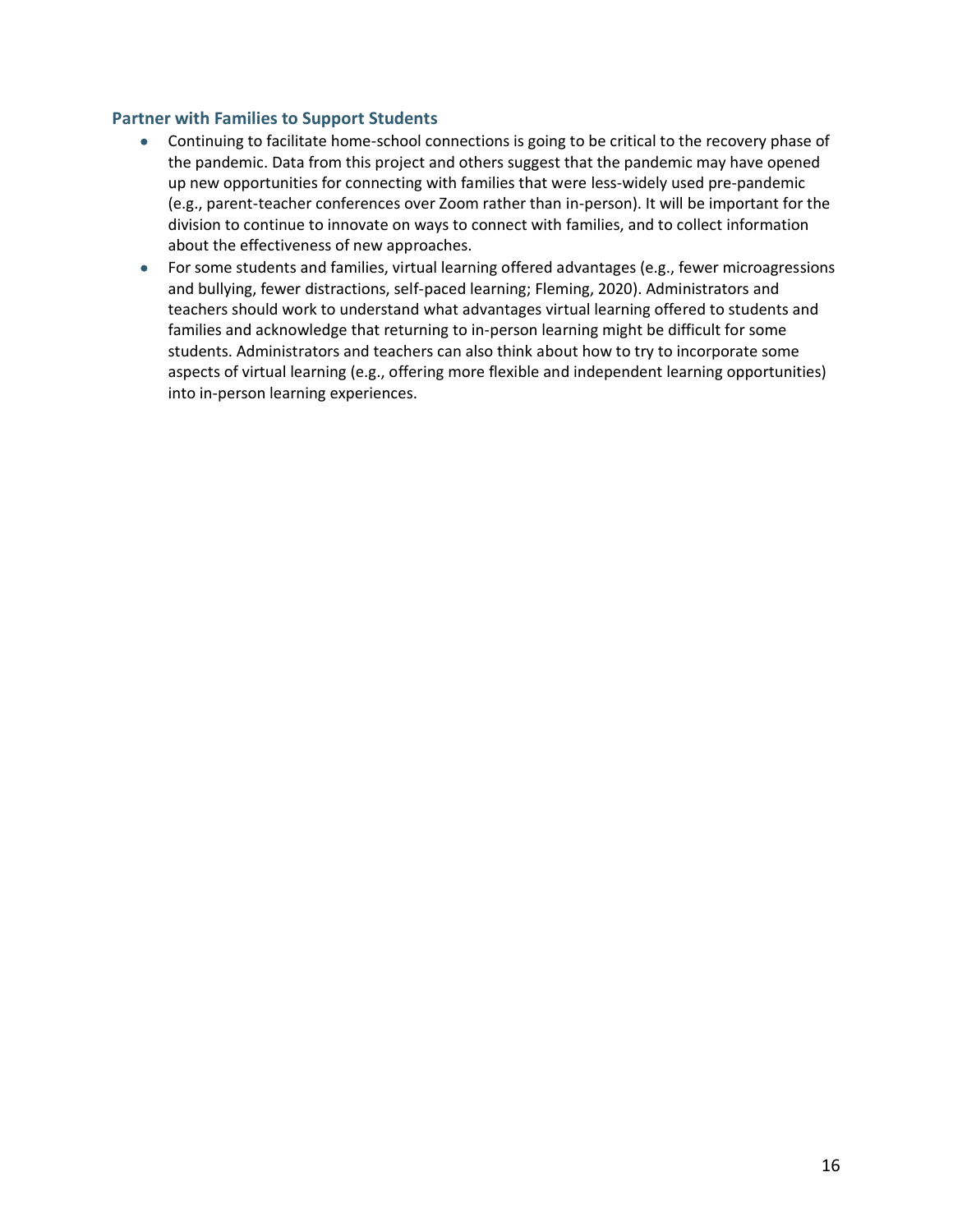# **R E F E R E N C E S**

Fleming, N. (2020, April 24). *Why are some kids thriving during remote learning?* Edutopia. <https://www.edutopia.org/article/why-are-some-kids-thriving-during-remote-learning>

- Greene, R. W., Biederman, J., Faraone, S. V., Sienna, M., & Garcia-Jetton, J. (1997). Adolescent outcome of boys with attention-deficit/hyperactivity disorder and social disability: Results from a 4-year longitudinal follow-up study. *Journal of Consulting and Clinical Psychology*, *65*, 758–767.
- Mikami, A. Y. and Hinshaw, S. P. (2006). Resilient adolescent adjustment among girls: Buffers of childhood peer rejection and attention-deficit/hyperactivity disorder. *Journal of Abnormal Child Psychology*, *34*, 825–839.
- Weiland, C., Greenberg, E., Bassok, D., Markowitz, A., Guerrero Rosada, P., Luetmer, G., Abenavoli, R., Gomez, C., Johnson, A., Jones-Harden, B., Maier, M., McCormick, M., Morris, P., Nores, M., Phillips, D., & Snow, C. (2021). *Historic crisis, historic opportunity: Using evidence to mitigate the effects of the COVID-19 crisis on young children and early care and education programs*. <https://edpolicy.umich.edu/files/EPI-UI-Covid%20Synthesis%20Brief%20June%202021.pdf>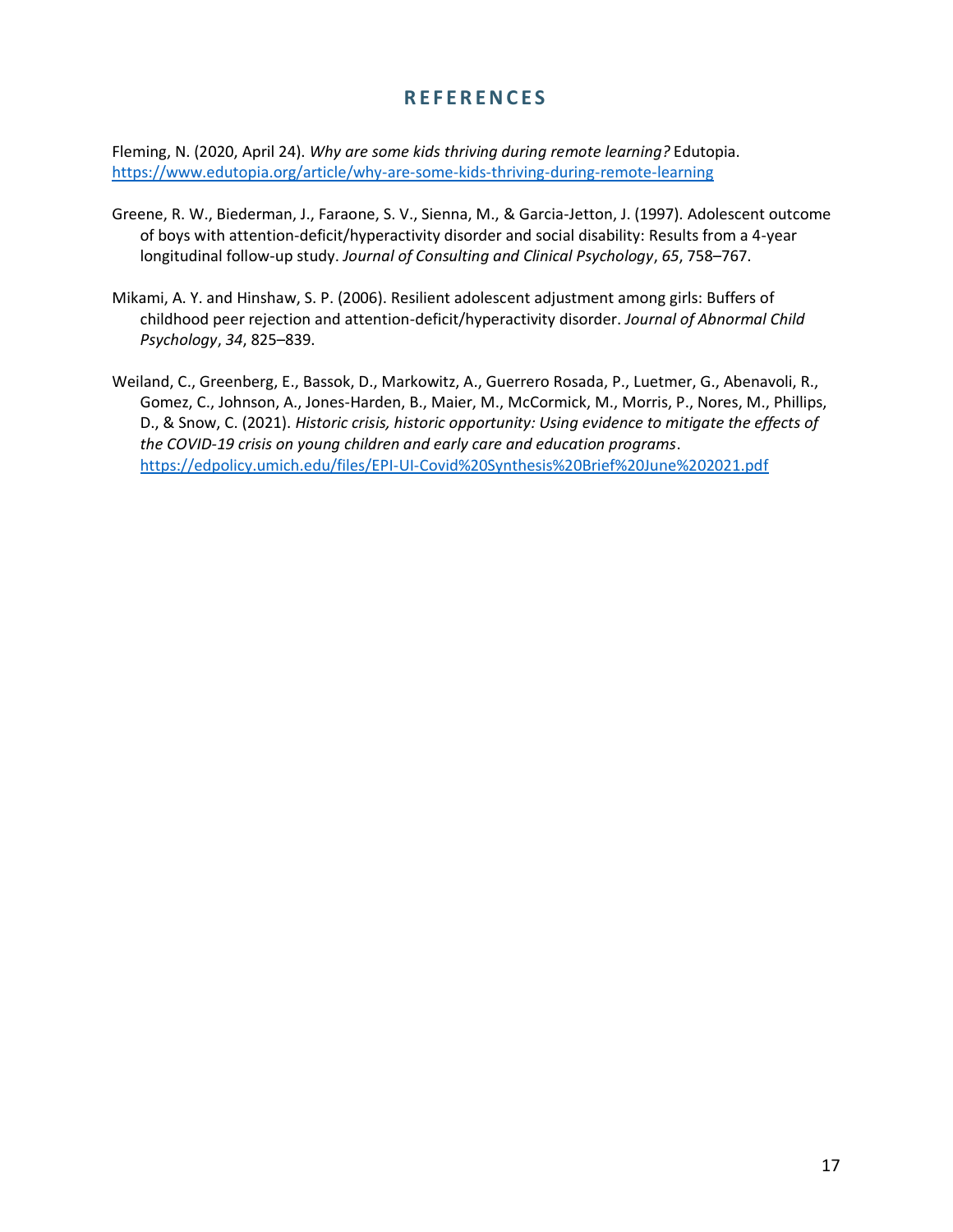### **A P P E N D I X**

**Summaries and abstracts of published papers from FP3, October 2021** Link to Box folder with all available publications: <https://virginia.box.com/s/pdj36rd5xdvyyh9plyreue9nybosgjzp>

*Starting Early: The Benefits of Attending Early Childhood Education Programs at Age 3 (Ansari, A., Pianta, R.C., Whittaker, J.V., Vitiello, V. E., & Ruzek, E. A., 2019).* This investigation considered the short-term benefits of early education participation at age 3 for 1,213 children enrolled in pre-k. Children participating in formal early childhood programs at the age of 3 entered pre-k demonstrating stronger academic skills and less optimal social behavior than their peers with no earlier educational experience. These academic benefits were short-lived and did not persist through the end of pre-k, in large part because children who did not attend these programs at age 3 caught-up with their classmates who did. Roughly a quarter of this convergence in academics was attributed to children's experiences in pre-k classrooms. *[Starting early article link](https://virginia.box.com/s/gq1ns4pv4j7xn92ypjanp0lrqr5ddeg0)*

*Enrollment in Public-prekindergarten and School Readiness Skills at Kindergarten Entry: Differential Associations by Home Language, Income, and Program Characteristics. (Ansari, A., Pianta, R. C., Whittaker, J. E., Vitiello, V., Ruzek, E., & DeCoster, J., 2021).* The study examined differences in school readiness skills in the fall of kindergarten between pre-k attendees and non-attenders (*n* = 2,581) among children in a large, diverse county. Also considered was the extent to which skills associated with pre-k enrollment varied as a function of children's background characteristics and features of their pre-k program. Results revealed pre-k attenders demonstrated better academic and executive function skills in the first months of kindergarten than non-attenders; no consistent differences were detected for teachers' reports of children's socioemotional adjustment. Differences in academic skills and selfregulation associated with attendance in pre-k were largest for dual language learners and children from the lowest-income families. Children enrolled in private pre-k programs demonstrated less optimal socioemotional skills at kindergarten entry. *[Enrollment in public-prekindergarten article link](https://virginia.box.com/s/ino6z36q1av367dh7fhttdkilfiry334)*

*Persistence and convergence: The end of kindergarten outcomes of pre-k graduates and their non-attending peers. (Ansari, A., Pianta, R. C., Whittaker, J. E., Vitiello, V., & Ruzek, E., 2020).* The present investigation examined the benefits of pre-k through the end of kindergarten for children from lowincome homes who lived in a large and diverse county (*n* = 2,581) as well as factors associated with a reduction in benefits during the kindergarten year. Results revealed that pre-k graduates outperformed non-attenders in the areas of achievement and executive functioning skills at the end of kindergarten, and also that the benefits of pre-k at the start of the year diminished by a little over half. This convergence between groups' performance was largest for more constrained skills, such as letter-word identification, and was attributed to the fact that non-attenders made greater gains in kindergarten as compared with graduates of pre-k. Importantly, convergence in the groups' performance in kindergarten was not attributed to pre-k children's classroom experiences in kindergarten. Convergence was, however, attributable to pre-existing individual differences and there was support for the notion that even though children's skills are susceptible to improvement as a result of pre-k, their longer-term outcomes are likely to be impacted by factors that are outside the scope of early schooling. *[Persistence](https://virginia.box.com/s/ywr8m14un21t6q2whwuhobw8i5pxdj83)  [and convergence article link](https://virginia.box.com/s/ywr8m14un21t6q2whwuhobw8i5pxdj83)*

*Preschool Teachers' Emotional Exhaustion in Relation to Classroom Instruction and Teacher-child Interactions (Ansari, A., Pianta, R. C., Whittaker, J. V., Vitiello, V.E., & Ruzek, E.A., 2020).* The present investigation examined the links between preschool teachers' self-reported emotional exhaustion (n = 117) with the quality of their classroom interactions and the dosage and rigor of their instruction. Research Findings: Although teachers' experience of emotional exhaustion was not associated with the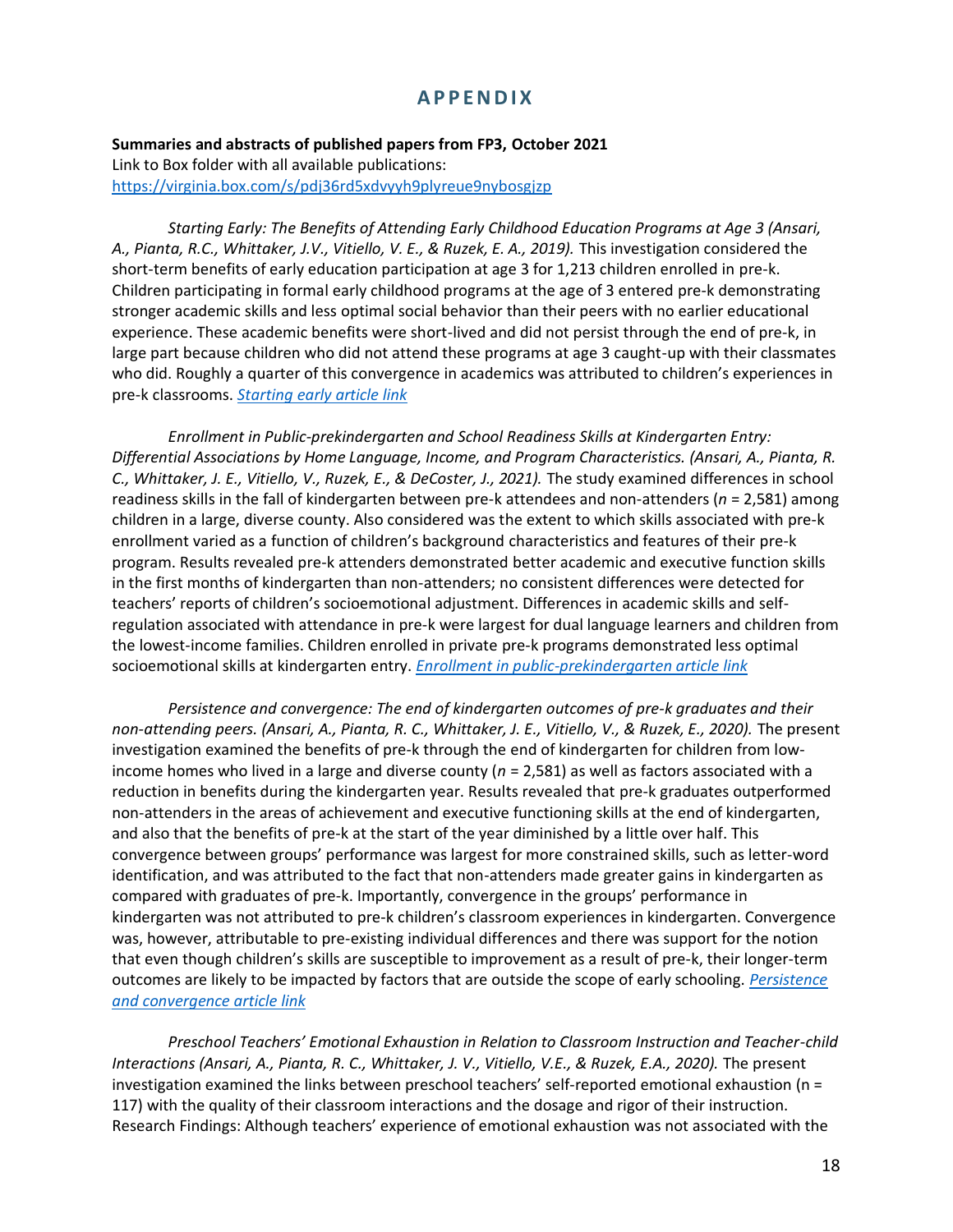dosage and rigor of instruction, more emotionally exhausted teachers demonstrated lower quality interactions with children in their classroom. Additionally, there was some evidence to suggest that the association between emotional exhaustion and preschool teachers' classroom interactions was dependent on their years of education, such that the relation between teachers' education and their interactions with children was reduced when they described themselves as more emotionally exhausted. Practice or Policy: Taken together, these results suggest that supporting preschool teachers' well-being, and in particular helping minimize emotional exhaustion, may be a beneficial strategy to foster a higher quality classroom environment. *[Preschool teachers' emotional exhaustion article link](https://virginia.box.com/s/l4he4tt1x5mbxdj8nn3fqoed3mzihklv)*

*Does the Timing of Kindergarten Absences Matter for Children's Early School Success? School Psychology (Ansari, A., Pianta, R. C., Whittaker, J. V., Vitiello, V.E., Ruzek, E.A., & Zhang, J., 2021).*  Although we know that children who are more frequently absent from school do less well academically, we know little about whether absences matter for other domains of development and whether the timing of their absences matter. In order to address these gaps in knowledge, we examined the experiences of 1,131 kindergartners (64% Latino, 7% Black, 13% Asian/other, 12% White) from a mid-Atlantic state. Covariate-adjusted regression analyses showed that children who missed school more frequently did less well in terms of their academic achievement and executive function skills both in kindergarten and through the end of first grade. Importantly, however, there were no consistent differences in children's outcomes as a function of whether their absences occurred in the fall as compared with spring. *[Does the timing of kindergarten article link](https://virginia.box.com/s/45swm6d3whjkoep1xixd89y2a4csrdy4)*

*The Classroom Relational Environment and Children's Early Development in Preschool. Social Development (Nguyen, T., Ansari, A., Pianta, R.C., Whittaker, J.V., Vitiello, V.E., & Ruzek, E., 2020).* This present study considered the ways in which interactional quality in the classroom and teacher–child relationships independently and synergistically shaped the early academic, social-behavioral, and executive function out- comes of 1,498 preschoolers from low-income families from a large, culturally, and linguistically diverse county. The findings revealed that children who had closer and less conflictual relationships with their teachers demonstrated greater improvements in all domains of school readiness across the preschool year. Moreover, preschool attendees did not reap the maximum academic benefits from high quality classroom environments unless they also had high-quality individual relationships with their teachers. Implications for policy and practice are discussed. *[Classroom relational environment](https://virginia.box.com/s/2bh0t0zusygzzccyuuabjczmn4wnp7qo)  [article link](https://virginia.box.com/s/2bh0t0zusygzzccyuuabjczmn4wnp7qo)*

*Cumulative experience of educational assets from preschool through first grade and the socialemotional well-being of English and Spanish speaking children. (Nguyen, T., Hofkens, T., Pianta, R.C., Whittaker, J.V., Vitiello, V.E., & Ruzek, E. A., 2020).* Children's social and emotional experiences influence brain development and are therefore central to outcomes of behavior, learning, and health. The current study examined associations between children's cumulative educational assets in the early grades and end of first grade social-emotional outcomes for children from English and Spanish speaking families. Data were drawn from a sample of preschool-aged children (N=1,132) from low-income families in a large, culturally, and linguistically diverse sample followed annually from pre-kindergarten through first grade. A multi-method, multi-informant approach was used to assess predictor and outcome variables. Results indicate overall that cumulative experiences of educational assets (teacher-student interaction and relationships, parent-teacher communication) were associated with indicators of children's socialemotional well-being and matter in similar ways for children from English and Spanish speaking families. However, there was some evidence of significant interactions of Spanish as a home language with cumulative educational assets on children's conduct problems and feelings about peers. *[Cumulative](https://virginia.box.com/s/lzhbjxljumv7p0gv88omkemvu6zkyln0)  [experience article link](https://virginia.box.com/s/lzhbjxljumv7p0gv88omkemvu6zkyln0)*

*Classroom Process and Practices in Public Pre-k Programs: Describing and Predicting Educational Opportunities in the Early Learning Sector (Pianta, R. C., Whittaker, J., Vitiello, V., Ansari, A. & Ruzek, E.,*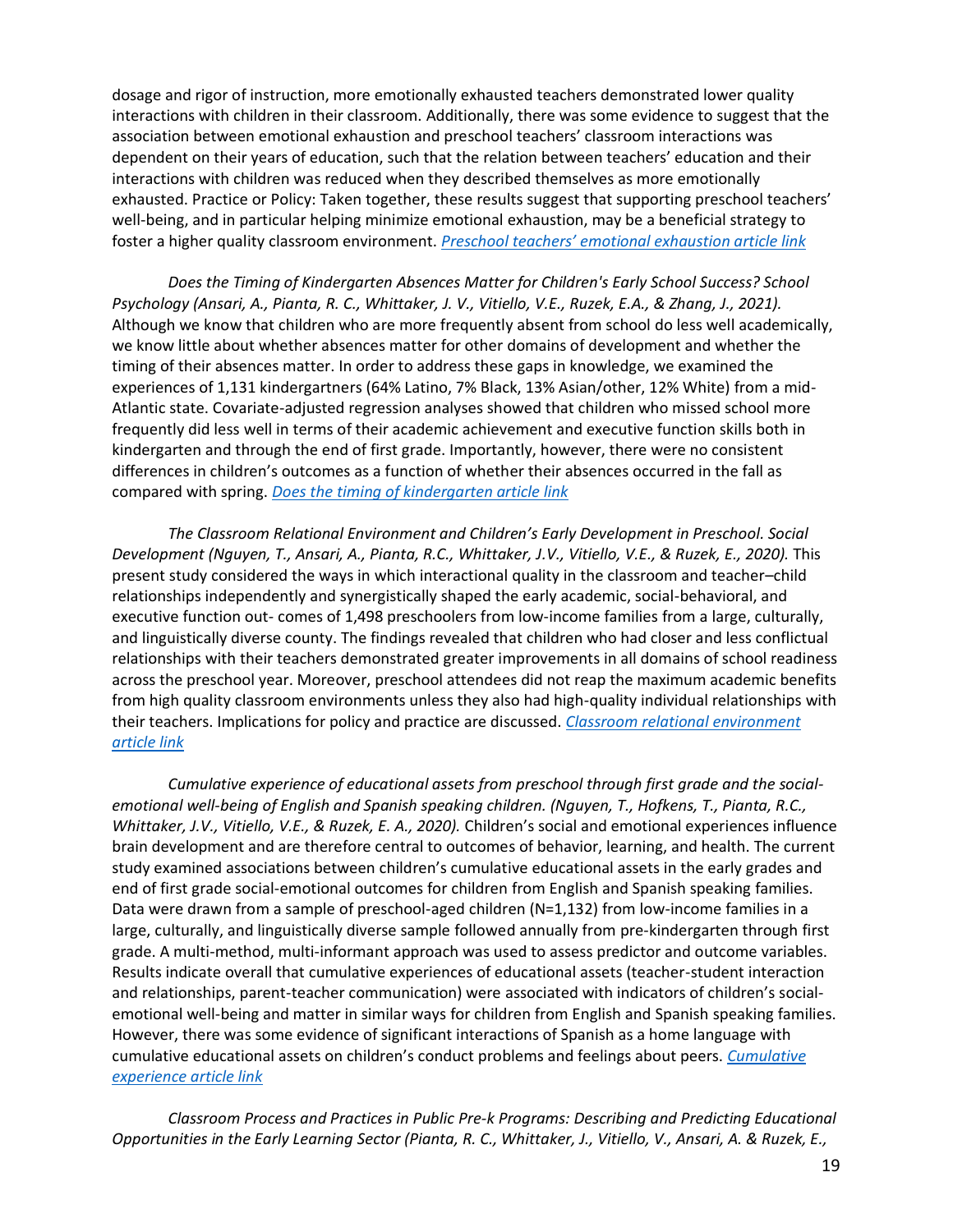*2018).* This study used data from the 117 pre-k classrooms to describe teacher practices, student engagement, classroom activity settings and exposure to instructional content. Pre-k students spent the largest share of the day in teacher-directed whole-group instruction and in free play and very little time in individual and small-group settings. A third of the day was dedicated to academic activities, another third to routines, transitions, and meals and there were few opportunities for socioemotional learning. No differences were detected across school- and community-based programs; however, more educated and experienced teachers spent more time teaching and in teacher- directed instruction.

*Measuring and improving quality in early care and education. (Pianta, R. C., Hamre, B.K., Nguyen, T., 2020).* For decades, research on the quality of early care and education has helped identify features of those settings that play some role in promoting children's learning and development. We offer this brief commentary as a framework for considering not only the topic and papers in this special issue, but more importantly, as a motivating heuristic for next generation of research and development on the assessment and improvement of measuring quality. First, we present some observations on the contemporary debates about quality, including a discussion of effect sizes, causality, conducting, analyses, and bringing measures to scale. We then argue that making progress towards measuring quality requires the field to think carefully about the focus of assessment, tradeoffs between reliability and validity, the diversity of the classroom and teachers, and scientific and technical advances. Absent these considerations, individually and in terms of their integrative links, discussions or presentations of new and improved measures of quality will not help advance the understanding and appropriate use of such instruments. *[Measuring and improving quality article link](https://virginia.box.com/s/oore751gkvamgmtfs7e5hs3msbeww1oi)*

*Children's school readiness skills across the pre-k year: Associations with teacher-student interactions, teacher practices, and exposure to academic content. (Pianta, R. C. Whittaker, J. E., Vitiello, V., Ruzek, E., Ansari, A., Hofkens, T., & DeCoster, J., 2020).* This study reports associations between directly observed classroom processes and school readiness skills across the academic year for 1,498 students enrolled in public pre-k. In models adjusting for student and family covariates, evidence was detected for the separate, and on occasion additive, effect of classroom process features on children's gains—overall quality of teacher-student interaction, teachers' direct involvement in educational activities, the challenge of those activities, and exposure to academic content. Student performance appeared to increase modestly when classrooms were more educationally focused and structured, and teachers were supportive and responsive as they were involved with students. *[Children's school](https://virginia.box.com/s/bo1uxnauc4bfa5a9we8460pgob5t7c3o)  [readiness article link](https://virginia.box.com/s/bo1uxnauc4bfa5a9we8460pgob5t7c3o)*

*Using self report surveys to measure PreK children's academic orientations: A psychometric evaluation. (Ruzek, E., Jirout, J., Schenke, K., Vitiello, V., Whittaker, J. V., & Pianta, R. C., 2019).* Using reports from 1,102 of the pre-k attender sample, this study evaluated the reliability and validity of a new measure of young students' academic orientations, including their feelings about their teacher, school enjoyment, growth mindset, and perceived academic competence. Psychometric properties were evaluated using item factor analysis, invariance testing of the scale across important demographic groups, examination of item thresholds, and correlations of the scales with teacher-reported measures. Measures adhered to the hypothesized factor structure, were invariant across diverse demographic groups, and correlated with teacher-reported outcomes in hypothesized ways. Results from the psychometric analysis are being used to track these student outcomes annually with regular updates of the scale for developmental and educational shifts. *[Using self report surveys article link](https://virginia.box.com/s/bldsz9qjrwzo6ut4wcnlwwzi5nam9j3w)*

*Alignment and Misalignment of Classroom Experiences from Pre-k to Kindergarten. (Vitiello, V. E., Pianta, R. C., Whittaker, J. E., & Ruzek, E, 2019).* It has been suggested that the misalignment of instructional experience is one factor contributing to the fade-out of pre-k effects. This study examined mis/alignment of classroom processes across pre-k into kindergarten for 295 public kindergarten classrooms and the 117 public pre-k feeder classrooms. Analyses revealed aspects of misalignment into